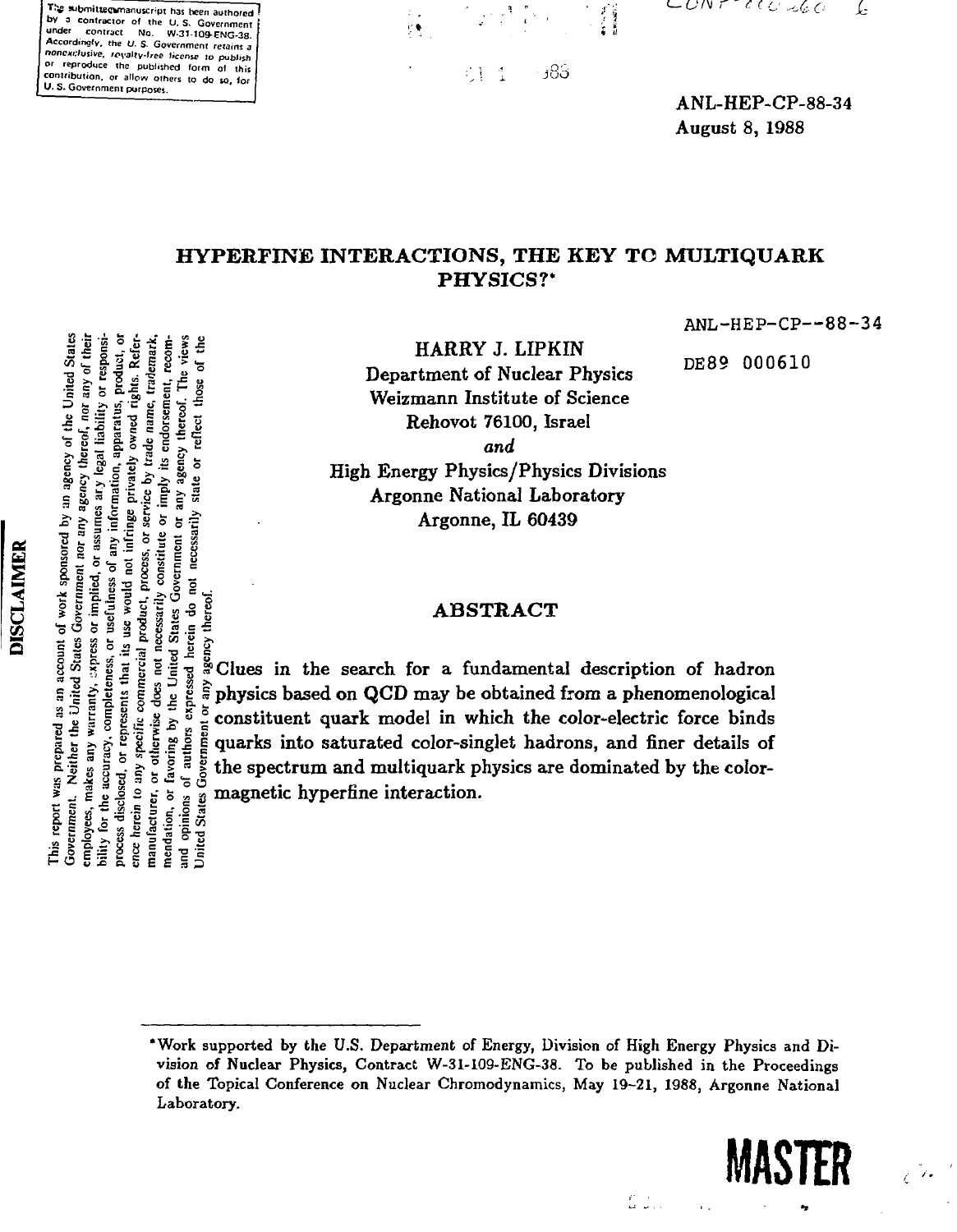# **1. INTRODUCTION - HOW DOES QCD MAKE HADRONS?**

We now all believe that QCD is the correct theory of strong interactions and that eventually hadron structure and spectroscopy will be explained by QCD just like atomic structure and spectroscopy are explained by QED. However, we still have a long way to go, and need clues for the right directions of research both from new experiments and from theoretical phenomenology. Multiquark physics is of particular interest, since there is total chaos in this area. While simple phenomenological constituent quark models have been remarkably successful in describing and predicting experimental results in meson and baryon spectroscopy there is still not a single prediction in the multiquark sector which has been confirmed by experiment<sup>1</sup>.

The best hope for getting experimental predictions from QCD at present is believed to be from lattice calculations. However, the difficulties involved in these calculations for the multiquark sector are illustrated by the existence of two lattice calculations for the  $H$  dibaryon<sup>2</sup>, one concluding that the  $H$  is unbound<sup>3</sup> and the other that it is strongly bound<sup>4</sup>. One hears arguments on both sides<sup>5</sup> criticizing both calculations, and no one can state authoritatively from QCD whether the *H* will eventually be found as a bound state in experiments.

Experimental information on the possible existence of bound multiquark states would be very useful in helping theorists understand how QCD binds quarks and gluons together to make hadrons. Guidance from theorists would be very useful in helping experimenters know where to look for possible bound exotics. But experimenters should note that the Greek word for theory ( $\Theta \to \Omega$  P I A) is completely unrelated to the Greek word for god ( $\Theta \to \Theta \Sigma$ ); one is sp lled with an *Omega,* the other with an *Omicron<sup>6</sup> .* So theorists are not gods and experimenters should not treat theory as if it were theology.

Recently there has been some preliminary experimental evidence for exotic states<sup>7,8,9</sup>, and also theoretical arguments like that for the  $H$  suggesting other configurations like an anticharmed strange baryon, denoted by  $P_{\alpha}$ , with the constituents *Zsuud* or *csudd* where the net hyperfine interaction is attractive and may produce a bound state<sup>10,12,11,13</sup>. Hopefully we have seen the beginning of a new era.

The aim of this talk is to explore the possibility of examining the properties of multiquark systems using a simple phenomenological constituent quark model which has been very successful in describing the properties of single hadrons, and which suggests that the hyperfine interaction plays a crucial role in multiquark physics.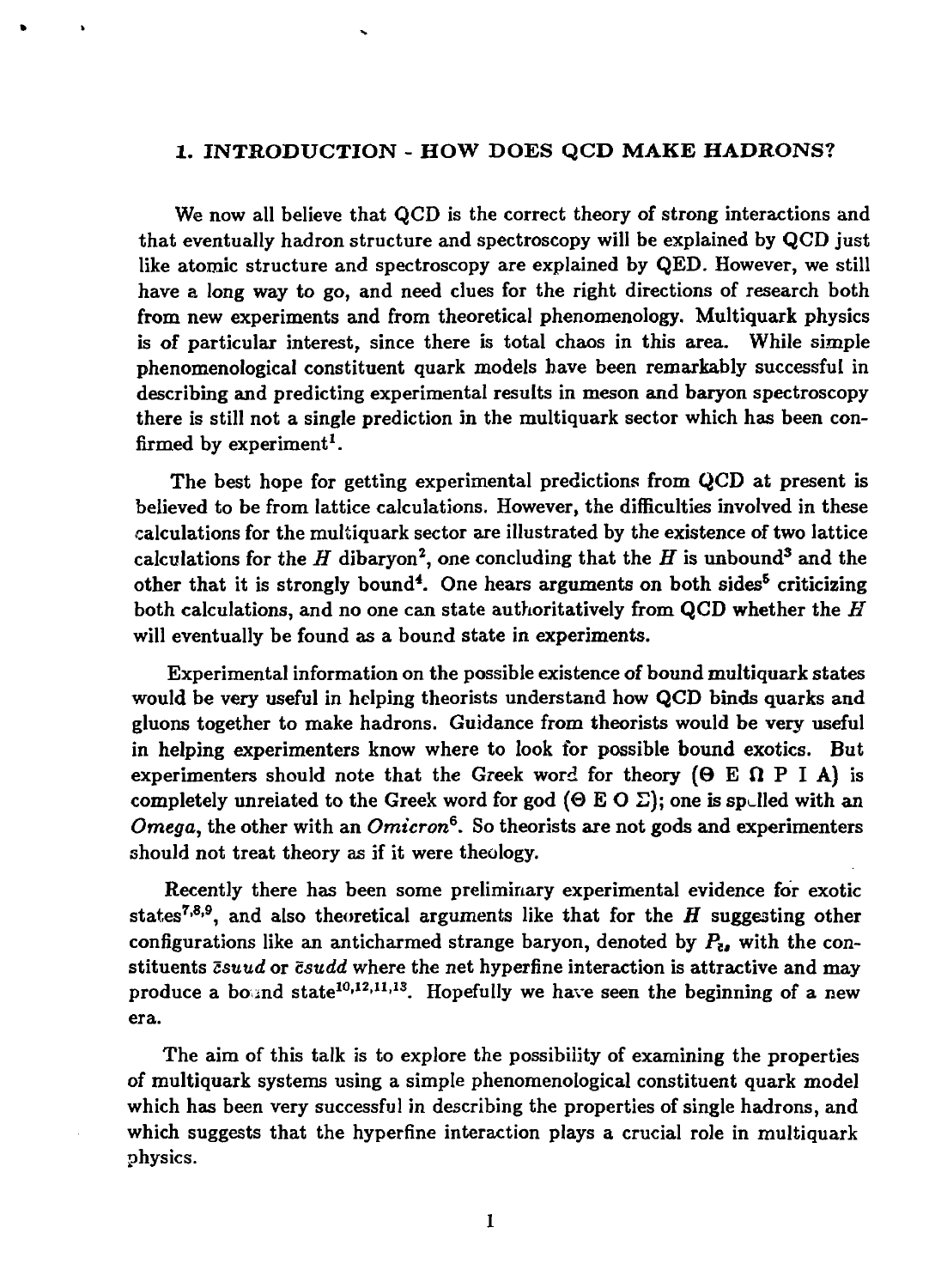In trying to understand how QCD makes hadrons out of quarks and gluons, the questions often arise why there are no strongly bound multiquark exotic states like a dipion with a mass less than two pion masses or a dibaryon bound by 100 MeV, and why nuclei seem to be composed of three-quark clusters called nucleons rather than a quark gas, quark bags, a quark shell model<sup>14,15</sup> or a quark-gluon plasma. The constituent quark model gives a very simple answer. The colorelectric force gives saturation and produces no strong attractive forces between color singlet hadrons <sup>16</sup>. The color-magnetic or "hyperfine" interaction plays a dominant role in the behaviour of possibly loosely bound multiquark systems by introducing short-range color-spin correlations into a multiquark wave function which forces the decomposition into simple color singlet clusters.

# **2. TWO EXAMPLES OF HYPERFINE CONTRIBUTIONS IN HADRON SPECTROSCOPY**

#### **2.1 The** A Magnetic Moment

One very interesting example of the success of experimental predictions based on the role of hyperfine interactions is the prediction of the  $\Lambda$  magnetic moment by DeRujula, Georgi and Glashow<sup>18</sup>. We reexamine their derivation to use only the minimum number of assumptions necessary to obtain their result. These are:

1. Hadron spin splittings are entirely due to a two-body hyperfine interaction proportional to the product of the color-magnetic moments of the constituent quarks. Thus

$$
\frac{M(\Sigma^*) - M(\Sigma)}{M(\Delta) - M(N)} = \frac{\mu_o^{col}}{\mu_d^{col}} \tag{1a}
$$

where  $\mu_f^{col}$  denotes the color magnetic moment of a quark of flavor  $f$ .

2. The electromagnetic magnetic moments of constituent quarks are proportional to the product of their electric charges and color magnetic moments; e.g..

$$
\frac{\mu_s^{EM}}{\mu_d^{EM}} = \frac{\mu_s^{col}}{\mu_d^{col}} = \frac{m_d}{m_s} \tag{1b}
$$

where  $\mu_{f}^{EM}$  and  $m_{f}$  denote the electromagnetic moment and mass of a quark of flavor  $f$ . The original derivation assumed Dirac moments for the quarks and intro $\widetilde{g}$ uced the quark mass ratio in this way<sup>18</sup>. In the present derivation we sce that' this assumption is not needed to obtain the successful prediction. However, other predictions use this assumption relating color magnetic moments to effective -'quark masses, thereby raising the interesting question of what is meant by the effective mass of a constituent quark. It is therefore convenient to introduce the quark mass assumption at this stage. This point is discussed in detail below.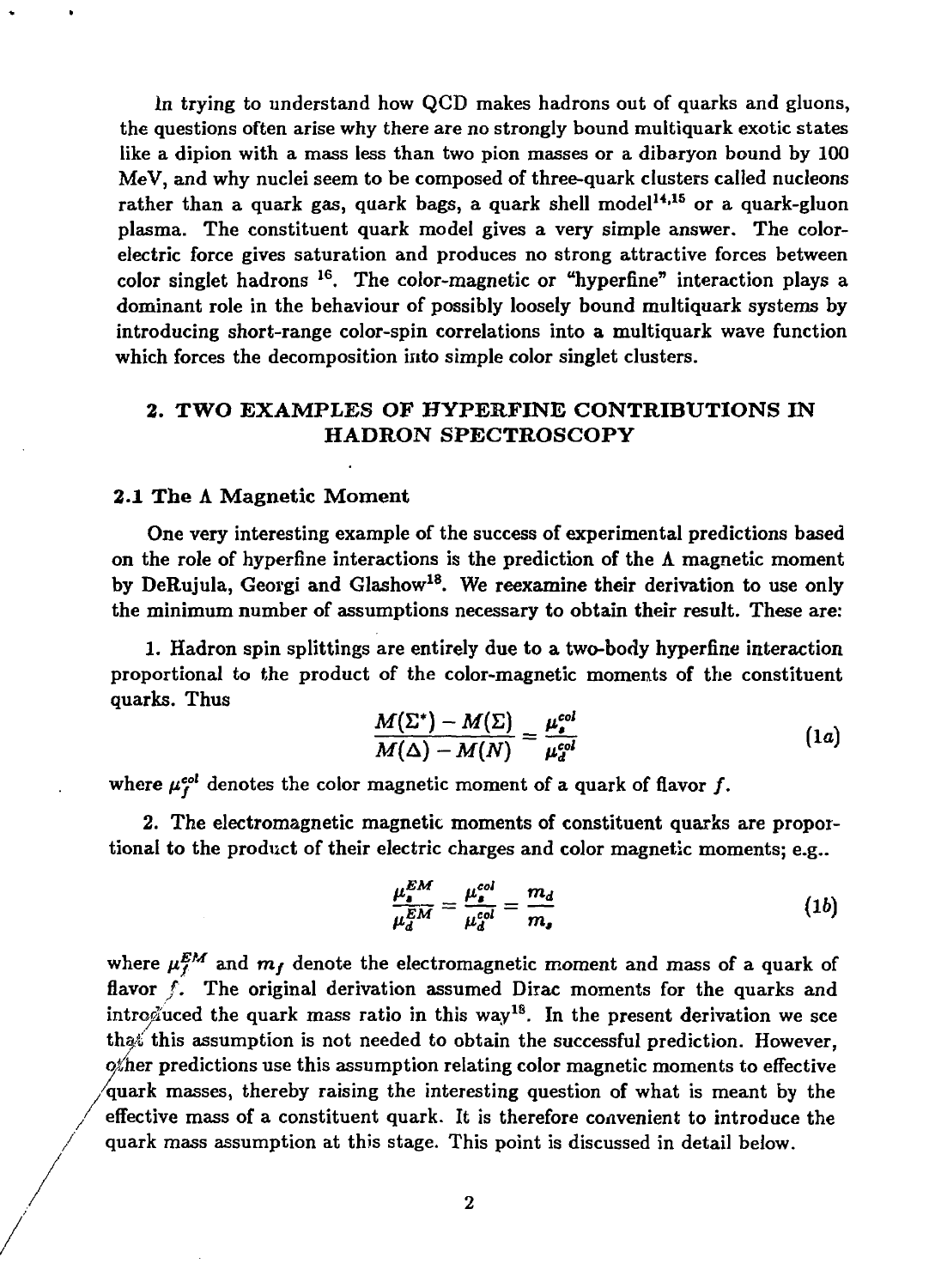3. Baryon magnetic moments are obtained by vector addition of the magnetic moments of the constituent quarks, using the unique spin coupling required by fermi statistics of colored quarks in a color singlet state with zero orbital angular momentum. Note: although this gives the angular momentum couplings of the " $SU(6)$  wave function" there is no assumption of any  $SU(3)$  or  $SU(6)$  symmetry other than the assumption that the quark magnetic moments do not vary from one baryon to another.

Thus

$$
-0.61 = \mu_{\Lambda} = (-1/3)\mu_{p} \cdot \frac{\mu_{s}^{EM}}{\mu_{d}^{EM}} = (-1/3)\mu_{p} \cdot \frac{M_{\Sigma}^{*} - M_{\Sigma}}{M_{\Delta} - M_{N}} = -0.61. \tag{2}
$$

This exact agreement was predicted *before* the *subsequently* measured moment.

### 2.2 Charmonium Wave Functions at the Origin

Another example of the role of the hyperfine interaction in hadron physics arises in ratios like  $\Gamma(\eta_c \to \gamma\gamma)/\Gamma(J/\psi \to \mu^+\mu^-)$  of the widths of two-photon decays of quarkonium pseudoscalar mesons and leptonic decays of corresponding vector mesons<sup>19</sup>. These are generally assumed to be proportional to the square of the wave function at the origin, which in the simplest approximation<sup>20</sup> is the same for both states and cancels in the ratio. Corrections have been introduced and calculated to account for relativistic effects<sup>21,22,23</sup>, QCD corrections<sup>23,24</sup>, changes in the wave function from spin-dependent forces<sup>21</sup>, and gluon condensates<sup>24</sup>. The results are in a confused state at present with different treatments differing not only in the magnitude but also in the direction of the correction to the simple model.

The hyperfine interaction is attractive in the pseudoscalar state and repulsive in the vector. It therefore enhances the wave function at the origin of the pseudoscalar relative to the vector. We now show how a general model-independent estimate of this effect is obtained using experimental masses as input and no free parameters from the simple general assumption that the entire mass splitting results from a short range interaction proportional to the square of the wave function at the origin. Such an interaction has been shown to give large coherent effects from comparatively small differences in the wave function in cases where the wave function at the origin enters in two different ways.<sup>25</sup> In this case we obtain an enhancement of over 25% for  $\Gamma(\eta_c \to \gamma\gamma)/\Gamma(J/\psi \to \mu^+\mu^-)$  over the prediction which assumes the same wave function for both the  $J/\psi$  and  $\eta_c$ .

This interaction mixes only states having the same angular momentum quantum numbers; i.e. different radial excitations of the pseudoscalar or vector states. We therefore use a basis of radially excited s-wave states in the unperturbed basis which is the same for vector and pseudoscalar states, with masses denoted by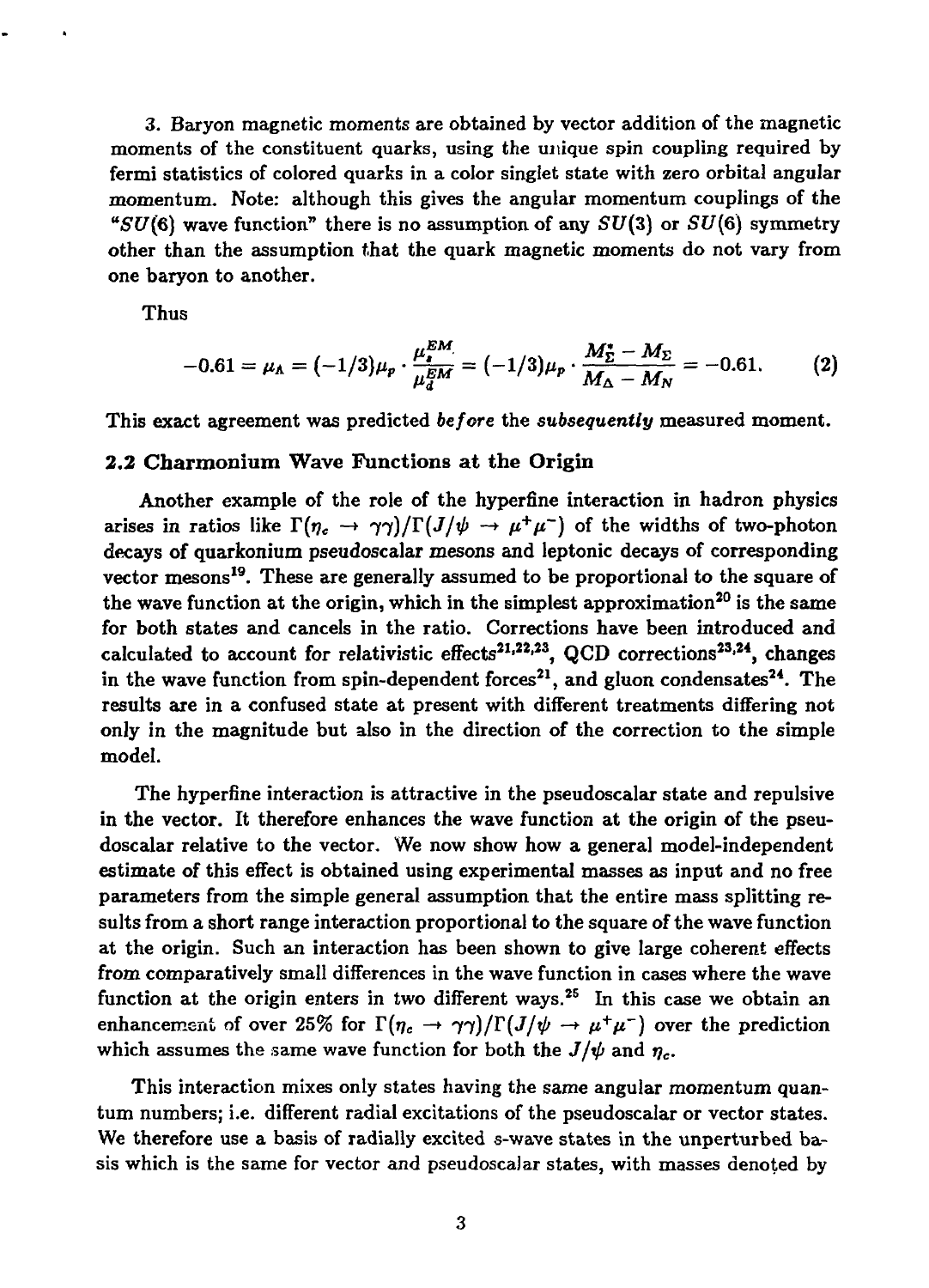$M_{nS}$ . The matrix elements of such an interaction between two states  $|\alpha\rangle$  and  $|\beta\rangle$ are given by

$$
\langle \beta | V | \alpha \rangle = v \psi_{\beta}^*(0) \psi_{\alpha}(0) \tag{3}
$$

where *v* is a spin-dependent interaction strength parameter.

The value of the ground state wave function at the origin denoted by  $\psi_g(0)$  is given to first order in perturbation theory by

$$
\psi_{g}^{(1)}(0) = \psi_{1S}(0) + \sum_{n \neq 1} \frac{v \psi_{nS}^{*}(0) \psi_{1S}(0)}{M_{1S} - M_{nS}} \psi_{nS}(0) = \psi_{1S}(0) \left( 1 + \sum_{n \neq 1} \frac{v \mid \psi_{nS}(0) \mid^{2}}{M_{1S} - M_{nS}} \right) =
$$

$$
\psi_{1S}(0) \left( 1 - \sum_{n \neq 1} \frac{(\Delta_{hyp} M)_{g}}{(\Delta_{rad} M)_{mS}} \cdot \frac{|\psi_{mS}(0)|^{2}}{|\psi_{1S}(0)|^{2}} \right) \tag{4}
$$

where  $(\Delta_{hyp}M)_z$  and  $(\Delta_{rad}M)_x$  denote the hyperfine shift and the radial excitation energy above the the ground state of the state *x,* and we use the first order hyperfine shift and the zero order radial excitation to obtain the wave function to first order. Then to first order in the perturbation, the hyperfine correction to the ratio of the ground state pseudoscalar and vector wave functions at the origin is given by

$$
\frac{P_g(0)}{V_g(0)} - 1 = \sum_{n \neq 1} \frac{M_{Vg} - M_{Pg}}{M_{nS} - M_{1S}} \cdot \frac{|\psi_{nS}(0)|^2}{|\psi_{1S}(0)|^2} = \sum_{n \neq 1} \frac{M_{Vg} - M_{Pg}}{M_{nS} - M_{1S}} \cdot \left(\frac{M_{nS}}{M_{1S}}\right)^2 \cdot \frac{\Gamma(\psi_{nS} \to e^+e^-)}{\Gamma(\psi_{1S} \to e^+e^-)}
$$
(5)

where we have used the well-known relation between the wave functions at the origin and the leptonic decay widths.

The first term in the positive definite sum gives a lower bound. For the case of charmonium, all the quantities in this term are known experimentally to give

$$
\frac{|P_g(0)|^2}{|V_g(0)|^2} > \left(1 + \frac{M_{J/\psi} - M_{\eta_c}}{M_{\psi'} - M_{J/\psi}} \cdot \left(\frac{M_{\psi'}}{M_{J/psi}}\right)^2 \cdot \frac{\Gamma(\psi' \to e^+e^-)}{\Gamma(J/\psi \to e^+e^-)}\right)^2 = 1.26
$$
 (6)

This first order result without any assumptions about the specific potential model is easily generalized to obtain an expression valid to all orders in the perturbation<sup>19</sup> and leads to the same qualitative conclusion. Enhancements of the order of 25% can result from the perturbation of the wave function by the hyperfine interaction, and errors introduced by neglecting these effects may be considerably greater than relativistic and QCD corrections. A full QCD calculation also includes these hyperfine effects on the wave function which arise from the spin-dependent part of gluon exchange. But QCD corrections are not easily included together with the phenomenological wave function effects considered here, as there is danger of double counting. The exact relation of these results with QCD sum rules is also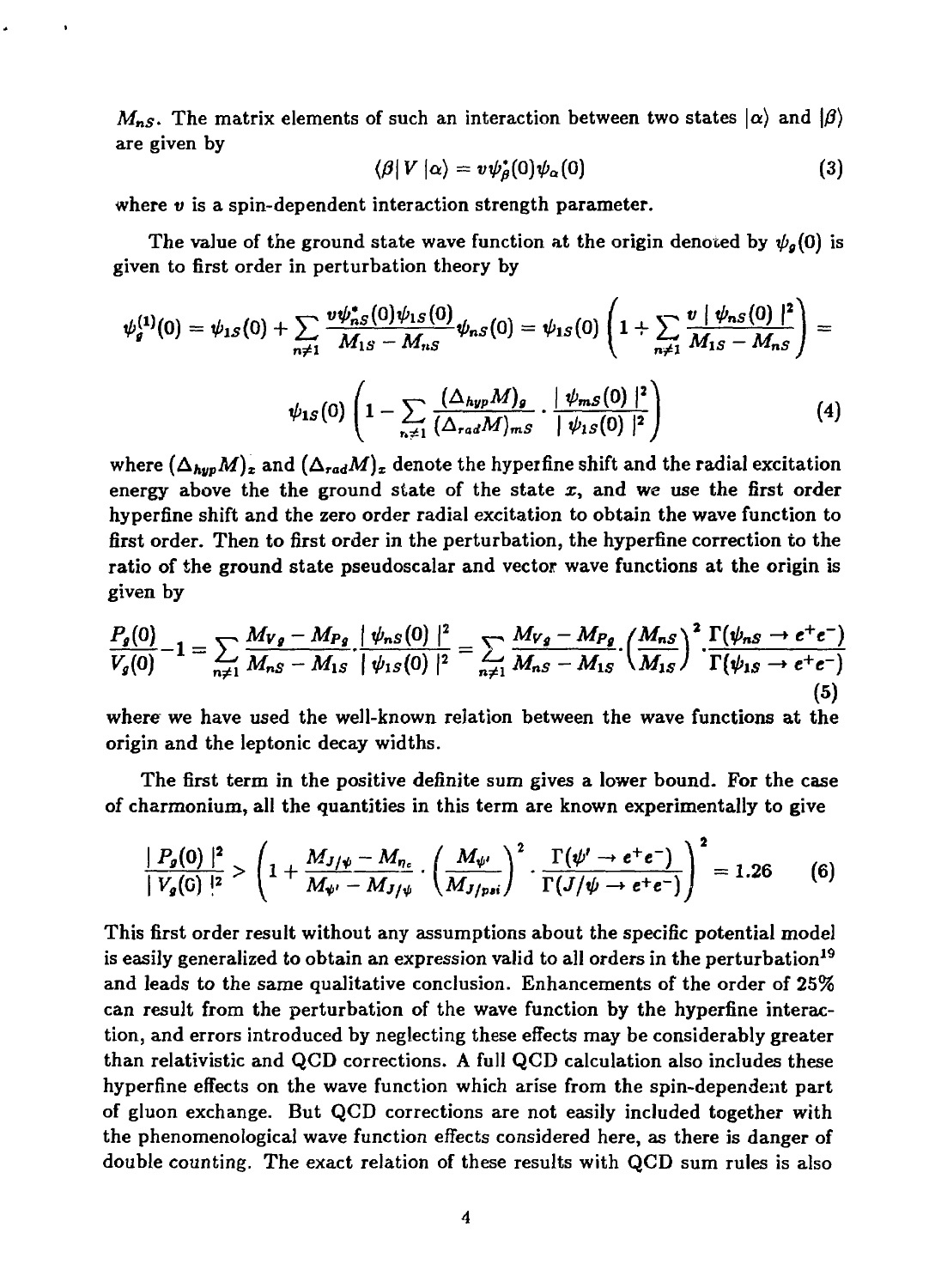unclear, in particular the role of the gluon condensate which is dominant in the sum rule calculations<sup>24</sup> and disregarded elsewhere.

These examples show how a simple phenomenological constituent quark model can give meaningful experimental predictions at a stage where going beyond the simple phenomenology to introduce next order QCD corrections are still nearly hopelessly complicated. We therefore explore the consequences of this simple model further in both single hadron and multiquark physics.

# **3. THE SAKHAROV-ZELDOVICH MODEL — A NUCLEAR PHYSICS APPROACH**

### **3.1 The** Mass **Formula**

One of the earliest and still valid theoretical investigations which anticipated nuclear chromodynamics and realized the importance of the hyperfine interaction used a "nuclear physics approach to hadrons". The matrix elements for effective interactions are obtained from the 2-body problem. These are then used for predictions in the N-body problem<sup>2627</sup> with dramatic success **for** predicting the baryon spectrum from the meson spectrum. In 1966 Sakharov and Zeldovich obtained the mass relation $^{26}$ 

$$
m_s - m_u = M_A - M_N = 177 \,\text{MeV} = \frac{3}{4} \left( M_{K^*} - M_{\rho} \right) + \frac{1}{4} \left( M_K - M_{\pi} \right) = 180 \,\text{MeV}.
$$
\n(7)

\nThis minim is the average and the same area are the same angle.

This striking evidence that mesons and baryons are made of the same quarks is obtained from a very simple mass formula which pinpoints the crucial role of the hyperfine interaction and forces the choice of the particular linear combinations of masses in eq. (7) in which the hyperfine interaction cancels out.

$$
M = \sum_{i} m_i + \sum_{i>j} \frac{\vec{\sigma_i} \cdot \vec{\sigma_j}}{m_i m_j} v_{ij}.
$$
 (8)

where  $m_i$  is an effective quark mass,  $\vec{\sigma}_i$  is a quark spin operator and  $v_{ij}$  is a hyperfine interaction. Note that this formula is completely relativistic, since it contains no explicit nonrelativistic dynamics and all relativistic effects are included in the effective masses and effective interactions. The remarkable success of this formula has recently been noted in a derivation of the sum of the nucleon magnetic moments<sup>1</sup> whose agreement with experiment with no free parameters is impressive.

The mass formula (8) can be interpreted in a language familiar to nuclear physicists as the sum of single-particle energies (called effective masses in this case) and two-body interactions. By using a flavor-dependent hyperfine interaction for the two-body interaction and assuming that all other contributions are included in the effective mass terms Sakharov and Zeldovich *anticipated* QCD and obtained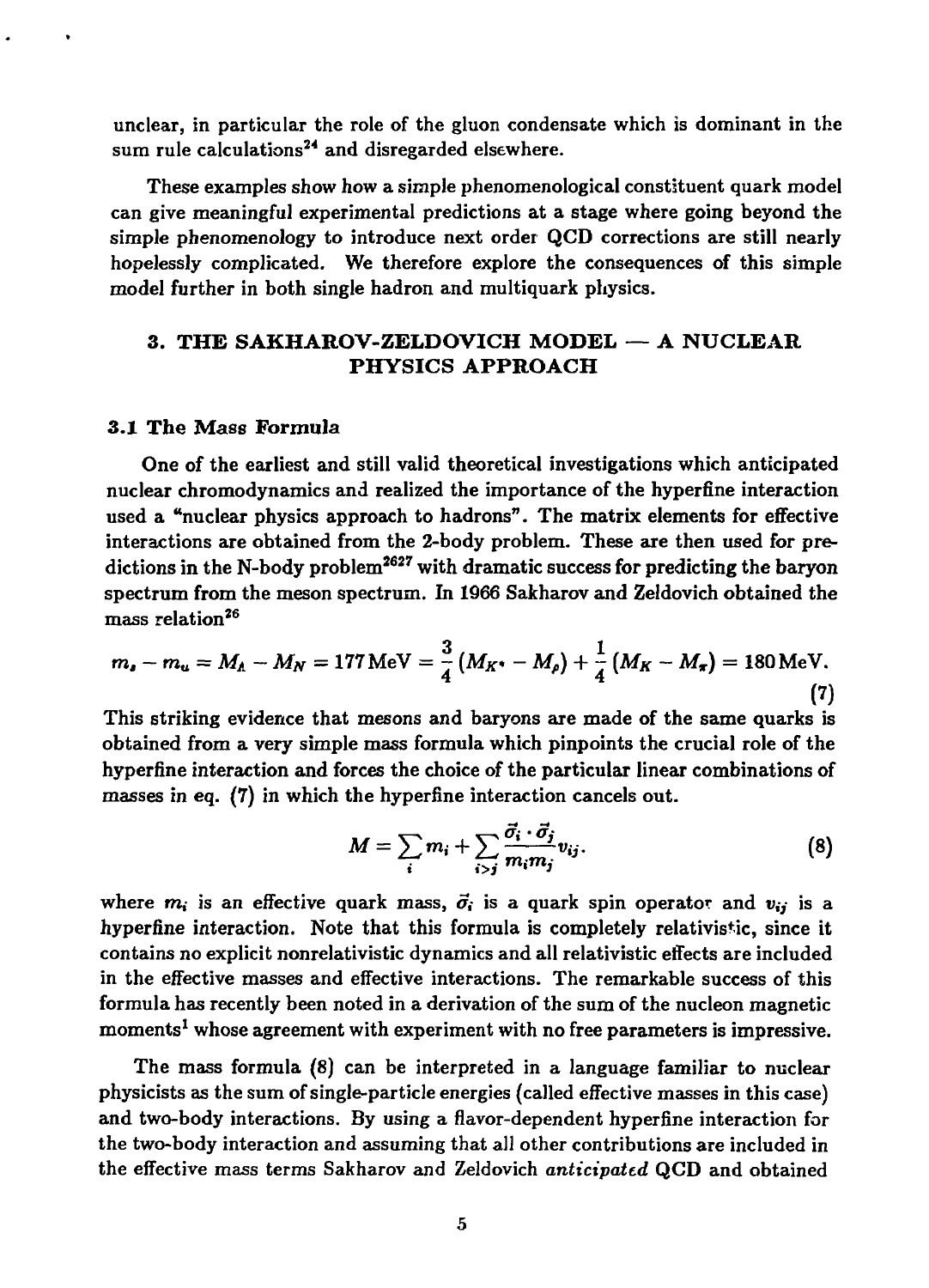the relation (7) between meson and baryon masses $^{\mathbf{28}}$  in surprising agreement with experiment and also other relations; e.g.

$$
1.53 = \frac{M_{\Delta} - M_N}{M_{\Sigma^*} - M_{\Sigma}} = \frac{M_{\rho} - M_{\pi}}{M_{K^*} - M_K} = 1.61 = \frac{m_{\bullet}}{m_{\bullet}}
$$
(9)

An equivalent formula for the quark mass ratio was noted by Sakharov<sup>29</sup>, along with the comment that the masses are of course effective masses. This Sakharov-Zeldovich model was later rediscovered and refined by De Rujula, Georgi and Glashow<sup>13</sup> and by Cohen and Lipkin<sup>30</sup> who explained the small discrepancy in eq. (9) by a refinement of the model involving the different sizes of baryon and meson wave functions<sup>30</sup>.

## 3.2 Magnetic Moments and Effective Quark Masses

DeRujula et al<sup>18</sup> added input from QCD that the hyperfine interaction is produced by one gluon exchange and inversely proportional to the same quark masses appearing in the magnetic moments, explained the sign of the  $\Delta - N$  and  $\rho - \pi$ mass splittings, and obtained the prediction (2) for  $\mu_{\Lambda}$ .

Assuming that the parameter  $m_i$  appearing in both terms in eq. (8) was the same gave another independent good prediction for  $\mu_A^{31}$ 

$$
-0.61 = \mu_{\Lambda} = -\frac{M_p}{3m_s} = \frac{-2M_p}{M_N + M_\Delta + 6\left(M_\Lambda - M_p\right)} = -0.58. \tag{10}
$$

The basic physics expressed by these successful relations is in the three different roles of the quark mass parameter  $m_i.^{\bf 30}.$  The same value is used for mesons and baryons in both terms in eq. (8) and also for the Dirac moment of the constituent quark. Why this should be valid remains to be explained by QCD. Some indications of the underlying physics has been given in one simple model<sup>30</sup>. which showed that the same effective mass parameter appears in all three roles and includes to a good approximation both the relativistic corrections and the contributions from flavor and spin-independent effective two-body interactions whose effective matrix elements satisfy the well known relation<sup>16</sup>

$$
\langle q(x_1)q(x_2); 3^*|V|q(x_1)q(x_2); 3^* \rangle = (1/2) \langle q(x_1)\overline{q}(x_2); 1|V|q(x_1)\overline{q}(x_2); 1 \rangle \qquad (11)
$$

where  $|q(x_1)q(x_2);3"\rangle$  and  $|q(x_1)\bar q(x_2);1\rangle$  denote respectively quark-quark and quarkantiquark states with the color antitriplet  $(3^*)$  and color singlet  $(1)$  couplings at the points  $x_1$  and  $x_2$ . This relation has been justified both by handwaving theoretical arguments and by its success in hadron spectroscopy<sup>32</sup>, and small corrections due to scaling the wave functions between mesons and baryons explain both the corrections to the simple mass formula (8) and the ratios (9).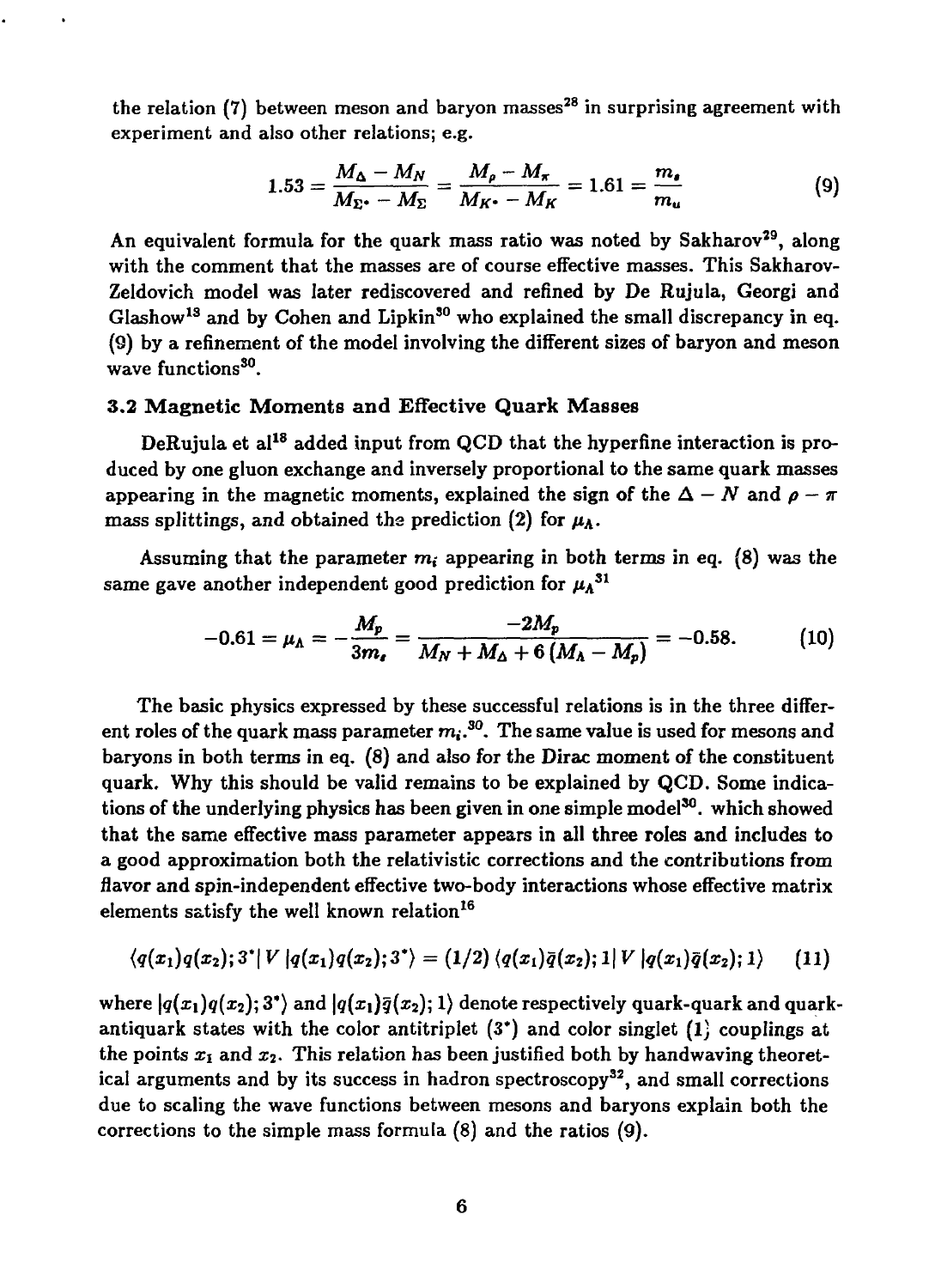## 4. THE SATURATION PROBLEM AT DIFFERENT LEVELS

### 4.1 Why Nuclei and Hadrons Do Not Collapse

In the old days of nuclear physics, when the proton and neutron were believed to be the fundamental constituents of nuclei and the nucleon-nucleon force was believed to be a two-body force attractive in all channels, it was difficult to see why the binding energy of a nucleus should not increase like the number of nucleon pairs, leading to a collapse of the nucleus. The Yukawa theory of meson exchange led to a universal attraction from pion exchange, but no saturation. Various attempts were made to introduce different kinds of forces to produce saturation, but without much success.

The saturation problem was then clarified by the experimentalists, who found a short-range repulsive core in the nucleon-nucleon interaction necessary to explain their scattering experiments. But then it became clear that nucleons were not elementary and were made of quarks which also had a universal attractive interaction. The saturation problem now arose at a deeper level in the absence of exotics. This problem was solved by the introduction of the color degree of freedom<sup>16</sup> which led to saturation at the quark-antiquark and three-quark levels, with mesons and baryons behaving like neutral atoms and having no color-electric force between them, and hadron-hadron interactions analogous to molecular interactions. However, there was at this stage no simple description of the repulsive core in the nucleon-nucleon interaction. The key to further progress was found in the hyperfine interaction.

The importance of the color-magnetic hyperfine interaction in the binding of multiquark states has been discussed in the context of the MIT bag model.<sup>2,33</sup> A more general and nearly model-independent point of view, applying to Harvard<sup>18</sup> as well as to MIT, follows from the observation that hyperfine (color magnetic) energies like the  $\Delta - N$  mass difference are much larger than nucleon-nucleon interaction energies like the deuteron binding energy $^{\mathbf{34}},$ 

$$
M_{\Delta}-M_N>>M_n+M_p-M_d.\hspace{1.5cm} (12)
$$

This suggests that in any model where the the  $\Delta - N$  mass difference is attributed to the hyperfine interaction, this interaction can be assumed to be dominant in examining the possible binding of multiquark systems.

## 4.2 Hyperfine Interactions - the Pauli-Fermi-Heisenberg Repulsion

One might expect that an effective nucleon-nucleon repulsion at short distances could arise from the Pauli principle alone, when two nucleons overlap sufficiently so that identical quarks in the two nucleons feel the effect of the Pauli principle.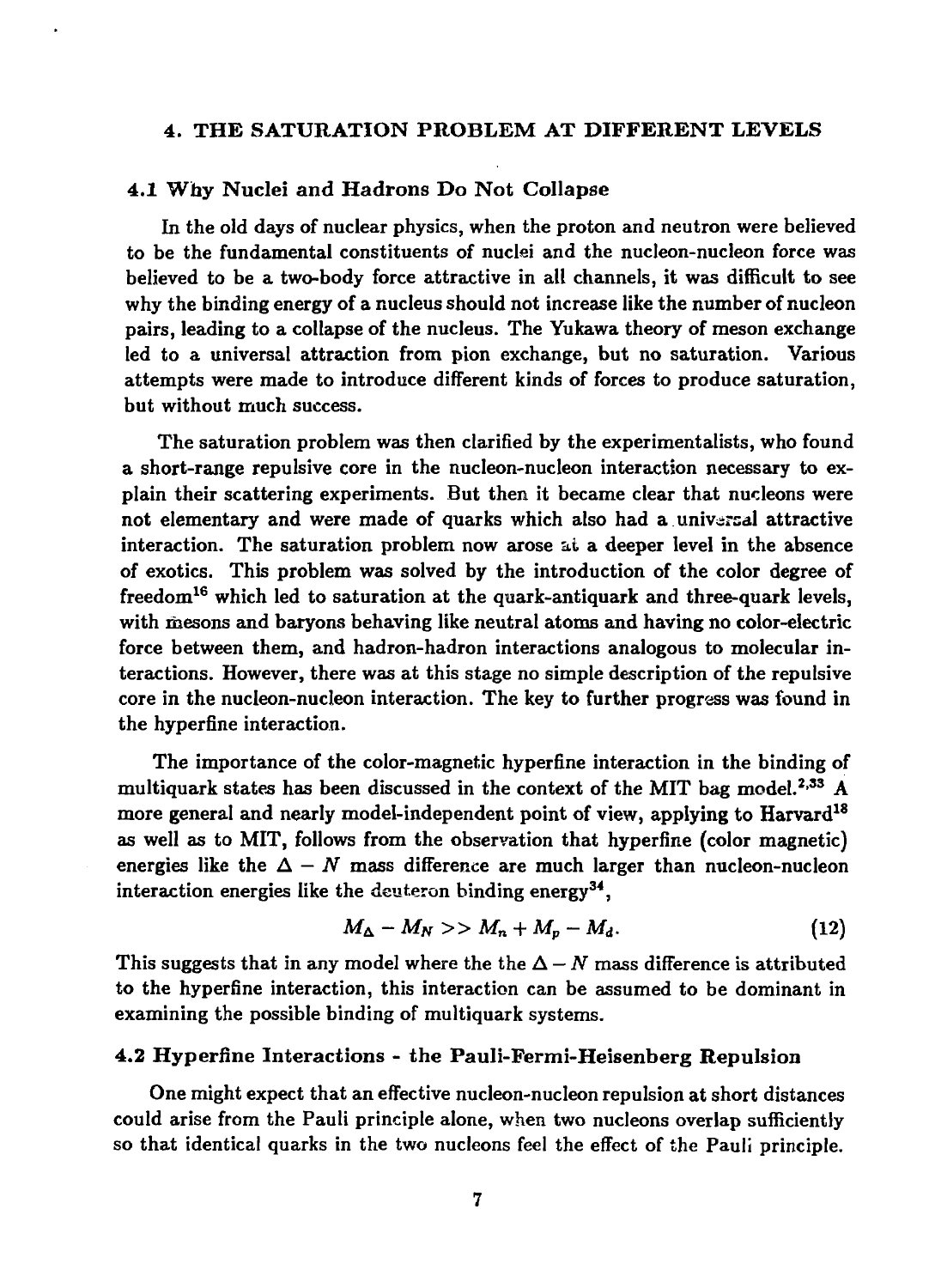But Pauli alone is not enough. Since nonstrange quarks come in three colors and two flavors and have two spin states, it is possible to place twelve nonstrange quarks at the same point in space without violating the Pauli principle. However, we see that three u quarks with spin "up" at the same point are required by Pauli to have a color-antisymmetric wave function and therefore be in a color singlet state. This gives a color singlet state with  $T=3/2$ ,  $S=3/2$  and is just a  $\Delta$ . The same argument applies to the three *d* quarks with spin "up", the three u quarks with spin "down", and the three *d* quarks with spin "down". Thus Pauli blocking does not prevent pushing all twelve quarks close together, but it forces them into a  $4\Delta$  configuration which costs energies of the order of four times the  $N - \Delta$  mass splitting (12).

For a "pedestrian" picture of this effect let us consider a pair of *d* quarks looking for a path to enter a bound state. The most promising path, leading to a totally symmetric wave function in space, color and spin, is closed by the Pauli principle. The next path, leading to a spatially symmetric wave function which allows them to be close together and which is overall antisymmetric in color and spin in order to be allowed by Pauli is blocked by the Fermi hyperfine interaction, which is repulsive in this state and demands a high price in energy, of the order of the  $N - \Delta$  mass splitting. The third path, which is antisymmetric in space and satisfies the Pauli principle while avoiding the repulsive Fermi interaction requires the the wave function to vanish at very short distances. Now the Heisenberg uncertainty principle requires a high price in kinetic energy if the wave function changes rapidly enough to become large at reasonably short distances.

The two *d* quarks can find their way around this effect, which has been called the "Pauli-Fermi-Heisenberg repulsion"<sup>35,36</sup>, by finding a friend of a different flavor, a u quark, which can pull them past the Fermi barrier because the *ud* pairs are not restricted by Pauli and can be in the attractive symmetric color-spin state. This picture, with the two *d* quarks with negative electric charge repelling one another while being held together by a positively charge  $u$  quark, also explains the observed structure of the resulting bound state, the neutron, which has an overall electric charge of zero, but a nonvanishing electric charge radius arising from a positive charge density at the center and a negative charge density toward the surface.

This simple argument shows how the hyperfine interaction due to one gluon exchange between constituent quarks<sup>18,2</sup> introduces color-spin correlations into a nonstrange multiquark wave function which force it to dissociate into three-quark clusters. The hyperfine interaction is always repulsive between a pair of quarks of the same flavor. In two-flavor systems a net attraction at short range occurs only in the three-body system which has one pair of identical quarks and two pairs of quarks with different flavor. For systems with six or more nonstrange quarks the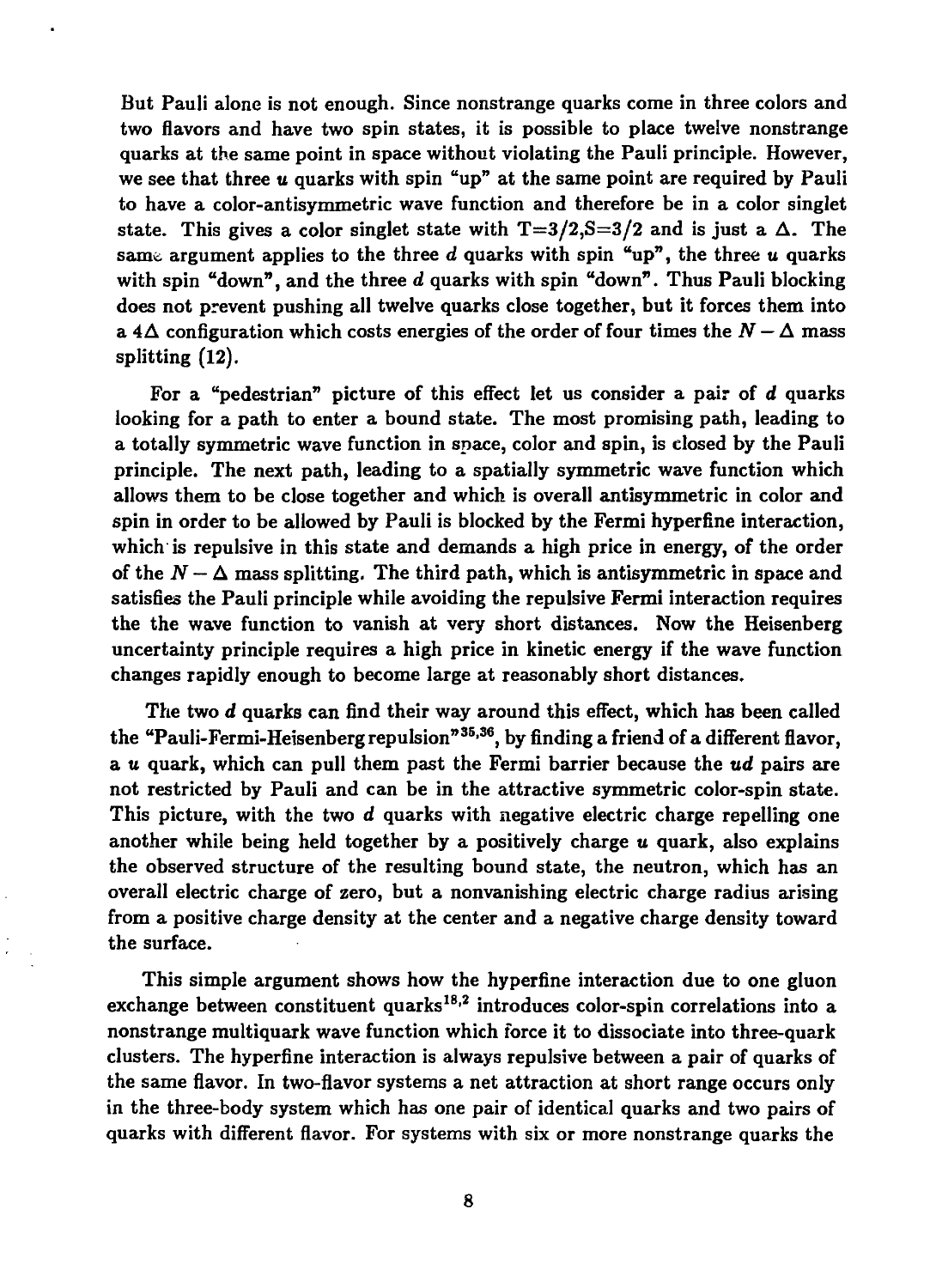ratio of the number of *(ud)* pairs to the number of identical pairs is never more than 3:2 and there is an overall repulsion. For comparing this effect in different systems, it is convenient to define the "Pauli-Fermi-Heisenberg ratio", denoted by *RPFH* as the ratio of the number of nonidentical quark pairs in the system which have no restrictions from the Pauli principle to the number of identical pairs which are required to be in antisymmetric states.

$$
R_{PFH}(N) = 2/1 = 2 \tag{13a}
$$

$$
R_{PFH}(d) = 9/(3+3) = 3/2 \tag{13b}
$$

$$
R_{\text{PFH}}(\alpha) = 36/(15+15) = 6/5 \tag{13c}
$$

$$
R_{PFH}(H) = (4 + 4 + 4)/3 = 4 \qquad (13d)
$$

$$
R_{\text{PFH}}(P_{\overline{c}s}) = (2+2+1)/1 = 5 \qquad (13e)
$$

We thus see that nonstrange multiquark systems gain a more favorable value of  $R_{\text{PFH}}$  by breaking up into nucleons, while the H and the  $P_{\text{z}}$ , have more favorable values than the nucleon and are tentatively seen as good candidates for possible bound multiquark exotics.

# **5. CALCULATIONS OF HYPERFINE BINDING**

### 5.1 **A Color-Spin** Algebra Calculation

The above pedestrian "flavor-counting" argument has been made rigorous and quantitative by explicit calculations using Jaffe's color-spin algebra<sup>2</sup>. The stability against breakup of an exotic multiquark system can be examined by checking whether hyperfine energy can be gained by recoupling the color and spins of the lowest lying two-hadron threshold<sup>37</sup>. We use a variational approach with a wave function in which the two-body density matrix is the same for all pairs as in a baryon, and can then use the experimental  $\mathcal{N} - \Delta$  mass splitting to determine the strength of the hyperfine interaction energy<sup>37</sup>. This approach has also been used to search for possible multiquark bound states in configurations with wave functions in which the two-body density matrix is the same for all pairs as in some known hadron. The masses of such wave functions can be estimated from known hadron masses without assuming an explicit model for the forces, by using the refined and updated Sakharov-Zeldovich model<sup>30</sup> and assuming that the dominant interactions are the same effective two-body forces that have been used successfully in meson and baryon spectroscopy and which satisfy the relation  $(11)^{32,35,36}$ .

A simplified form of the color-spin hyperfine interaction<sup>2</sup> can be used for systems containing only quarks and no active antiquarks:

$$
V = -(v/2)[C_6 - C_3 - (8/3)S(S + 1) - 16N] \qquad (14)
$$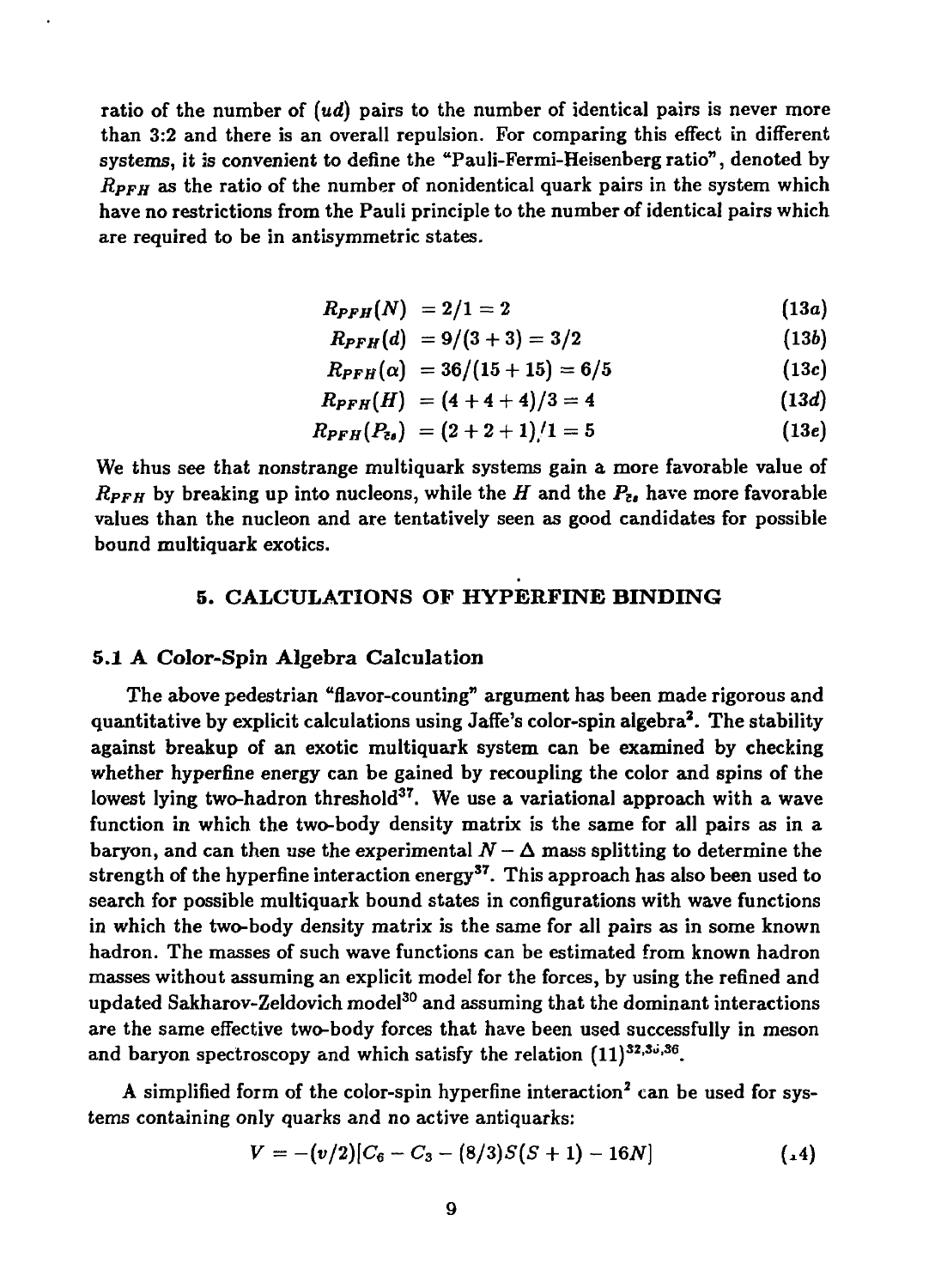where  $v$  is a parameter defining the strength of the interaction,  $C_6$  and  $C_3$  denote the eigenvalues of the Casimir operators of the *SU(6)* color-spin and *SU(3)* color groups respectively, *S* is the total spin of the system and N is the number of quarks in the system.

The hyperfine interaction  $(14)$  is easily evaluated for the states of interest<sup>38</sup>: to give

$$
V(N) = -8v \tag{15a}
$$

$$
V(\Delta) = 8v \tag{15b}
$$

$$
V(\Lambda) = -8v \tag{15c}
$$

$$
V(H) = -24v \tag{15d}
$$

$$
V(d) = +(8/3)v \qquad (15e)
$$

$$
V(\alpha) = +96v \tag{15f}
$$

$$
V(diquark) = -8v \qquad (15g)
$$

$$
V(T = A = 2) = +24v \tag{15h}
$$

$$
V(P_{\bar{c}s}) = -16v \qquad (15\dot{s})
$$

The states  $d$  and  $\alpha$  denote a "quark-matter" deateron and  $\alpha$  particle with 6 and 12 quarks respectively in the lowest shell. We have included the A, the *H* dibaryon and the  $P_{\bar{c}e}$  in the flavor  $SU(3)$  symmetry limit with no correction for the smaller hyperfine interaction of the strange quark without including the hyperfine interaction of the charmed antiquark in the  $P_{\bar{\epsilon} s}$ . We have also included the "diquark" in the most attractive symmetric state, which is a color antitriplet (3\*) with spin zero. The state  $(T = A = 2)$  denotes a state with 6 nonstrange quarks coupled to isospin 2. A state with these quantum numbers has been suggested as a possible  $\pi$ <sup>-</sup>nn bound state<sup>39</sup> and preliminary experimental evidence has been reported for such a state<sup>40</sup>. We then obtain

$$
M_{\Delta}-M_{N}=V(\Delta)-V(N)=16v \qquad (16a)
$$

$$
V(d) - 2V(N) = (56/3)v = (7/6)[M_{\Delta} - M_N]
$$
 (16b)

$$
V(\alpha) - 4V(N) = 128v = 8[M_{\Delta} - M_N]
$$
 (16c)

$$
V(H) - 2V(\Lambda) = -8v = -(1/2)(M_{\Delta} - M_N)
$$
 (16d)

$$
V(diquark)-V(N) = 0 \qquad (16e)
$$

$$
V(P_{\epsilon s}) - V(\Lambda) = -8v = -(1/2)[M_{\Delta} - M_N]
$$
 (16f)

$$
3V(diquark) - 2V(N) = -8v = -(1/2)(M_{\Delta} - M_N)
$$
 (16g)

$$
V(T = A = 2) - 2V(N) = 40v = (5/2)[M_{\Delta} - M_N]
$$
 (16h)

where we assume that  $M_{\Delta} - M_N$  is entirely due to the hyperfine energy difference.

The quark model  $\alpha$  particle is seen to be unbound by  $8(M_{\Delta}-M_N)$ ; i.e. it costs this enormous hyperfine energy to squeeze four nucleon together so that all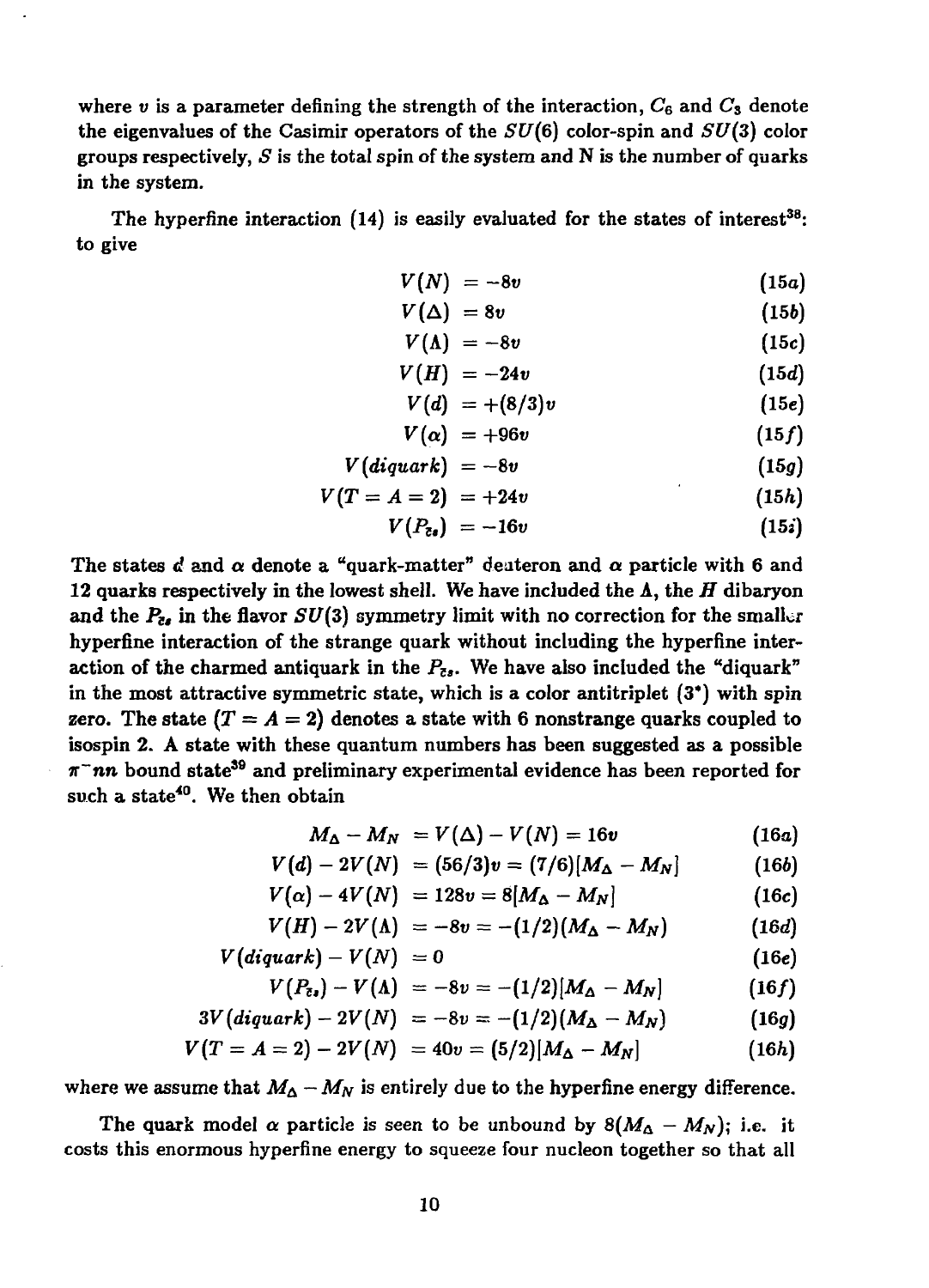12 quarks are in the same s-wave shell model orbit. The quark model deuteron is seen to be unbound by a much smaller amount,  $(7/6)(M_{\Delta} - M_N)$ , but it is still unbound. The gain in hyperfine interaction for the  $P_{\bar{c}}$  over the NF or  $\Lambda D$ threshold (degenerate in this symmetry limit) is equal to the gain for the *H* over the relevant  $\Lambda\Lambda$  threshold and is just half the  $\Delta - N$  mass splitting. At this level it appears that the  $P_{\epsilon}$  is an equally attractive candidate for hyperfine binding as the H dibaryon<sup>10,12</sup>. The state  $(T = A = 2)$  is seen to be unbound by  $(5/2)[M_\Delta - M_N] M_{\tau}$  relative to the relevant  $\pi^{-}nn$  threshold. Thus if the preliminary experimental evidence for a bound state with these quantum numbers<sup>40</sup> is confirmed, it cannot be a simple six-quark state, but may be the suggested  $\pi^-$ nn bound state<sup>39</sup>.

This calculation uses "deuteron" and "alpha" wave functions with the same radius as the nucleon. The repulsion will be less if we allow the wave function to occupy a larger volume. This effect has been calculated by assuming that the range of the hyperfine interaction is much smaller than the nucleon radius and scaling the wave function to give a hyperfine energy inversely proportional to the volume<sup>41</sup>. The hyperfine energy for a six-quark or twelve-quark bag or shell model is considerably higher than that of separated nucleon clusters for any scale of the six or twelve-quark wave function.

# 5.2 Clustering — No Diquarks in **Baryons and** Dibaryons; Possible **Molecules**

The diquark has strong hyperfine binding, but one can easily see that diquark correlations are not introduced into baryons by the hyperfine interaction. The hyperfine energy of the normal proton configuration can be seen from eq. (15g) to be exactly equal to the hyperfine energy of a single  $(ud)$  pair in the most attractive symmetric state. Thus there is no gain in hyperfine energy in the proton wave function if one (ud) pair is placed in this attractive antisymmetric state and the remaining u quark is removed far enough away so that its hyperfine interaction vanishes. However, the quark-diquark wave function will have a higher colorelectric energy since in any potential or string model, the color electric potential energy is minimized in the spatially symmetric configuration. This is also borne out by experiment which shows that the nucleon magnetic moments are described by the symmetric configuration.

Eq.  $(16g)$  shows that there is a gain in dibaryon hyperfine energy exactly equal to the gain in the *H* (16d) from using a wave function with three separated diquarks rather than two baryons. However, here the Pauli principle forces a price in the color electric and kinetic energies. Separated color antitriplet diquarks behave like spinless bosons and must have an overall symmetric wave function. The color singlet state of three antitriplets is totally antisymmetric in color.

For a "demon deuteron"<sup>42</sup> with deuteron-like quantum numbers the lowest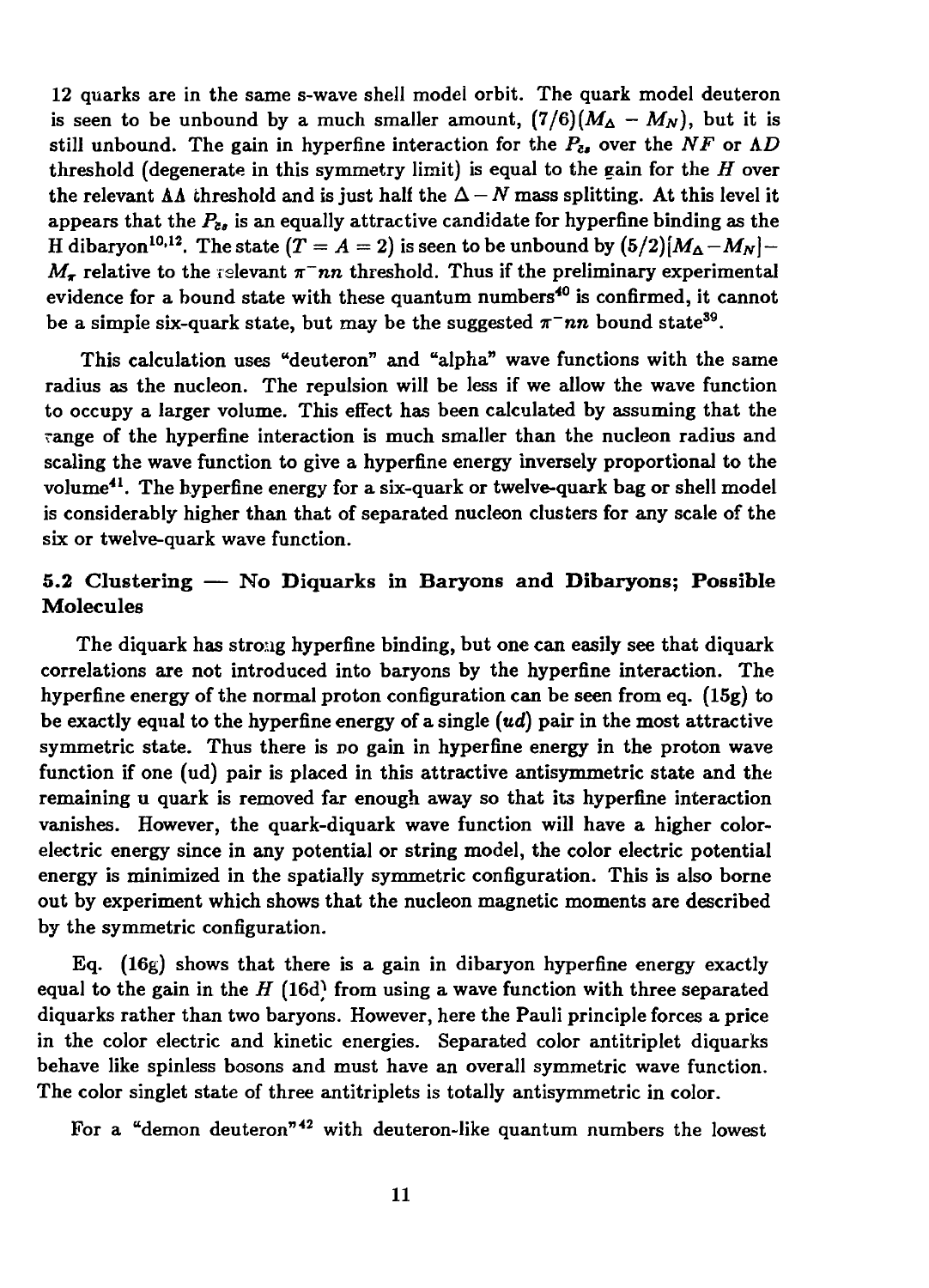allowed state of three identical nonstrange diquarks is spatially antisymmetric and has two units of orbital angular momentum. Although the energy required for such orbital excitation is model dependent, a crude approximation is obtained from orbital excitation energies in the baryon spectrum, which are much larger than the hyperfine energy gain of half the  $\Delta - N$  splitting. For the doubly-strange *H* the  $(ud)$ ,  $(ds)$  and  $(su)$  diquarks are classified in a triplet of flavor  $SU(3)$  and can be in a flavor-antisymmetric singlet state with a spatially symmetric wave function. However, this flavor-spin coupling is forbidden by the Pauli principle at the quark level when there is an appreciable overlap between the wave functions of pairs of quarks of the same flavor in different diquarks. Keeping the diquarks sufficiently separated will cost color electric energy. This point has also been noted by  $\text{Kar}^{143}$ .

The color-magnetic interaction can also give molecular type wave function extending over a distance large compared with the range of the hyperfine interaction. Such models have been proposed for the  $\delta$  and  $S^*$  mesons<sup>44,45</sup>. A rough estimate of the binding is obtained from a description by a two-body Schroedinger equation with a short range effective potential with a strength proportional to the gain in hyperfine energy by recoupling color and spin<sup>45</sup>. This equation has a bound state if the strength of the effective potential is greater than a critical value depending upon hadron masses. If the unknown proportionality factor between the hyperfine energy gain and the effective potential is determined by comparison with the  $\delta$  and *S\** mesons under the assumption that the latter are barely bound *KK* molecular states<sup>45,44</sup> the *H* and  $P_{\bar{c}}$ , have been shown to be more strongly bound than the  $\delta$ and  $S^*$  mesons<sup>17</sup>. Thus the *H* and  $P_{z}$ , are excellent candidates for weakly bound molecular states.

# 5.3 Guides to Theoretical Investigations and **Experimental Searches for Bound** States

So far there has been no real experimental test of this description in multiquark systems, as there is as yet no convincing candidate for a multiquark bound state or resonance. If indeed the repulsive core in the nucleon-nucleon force is *so* strong that it prevents observation of short-range interactions in all multiquark systems, then there can be no real experimental test. For this reason the experimental discovery and verification of a multiquark bound state or resonance would be a significant breakthrough for our understanding of multiquark spectroscopy and of how QCD operates in multiquark systems, and a bridge between particle and nuclear physics.

The above hyperfine argument suggests that there can be a net attractive interaction in some systems with more than two kinds of components, either multiquark systems with three or more flavors or systems containing both quarks and antiquarks. However, it is not yet clear whether other forces may introduce ad-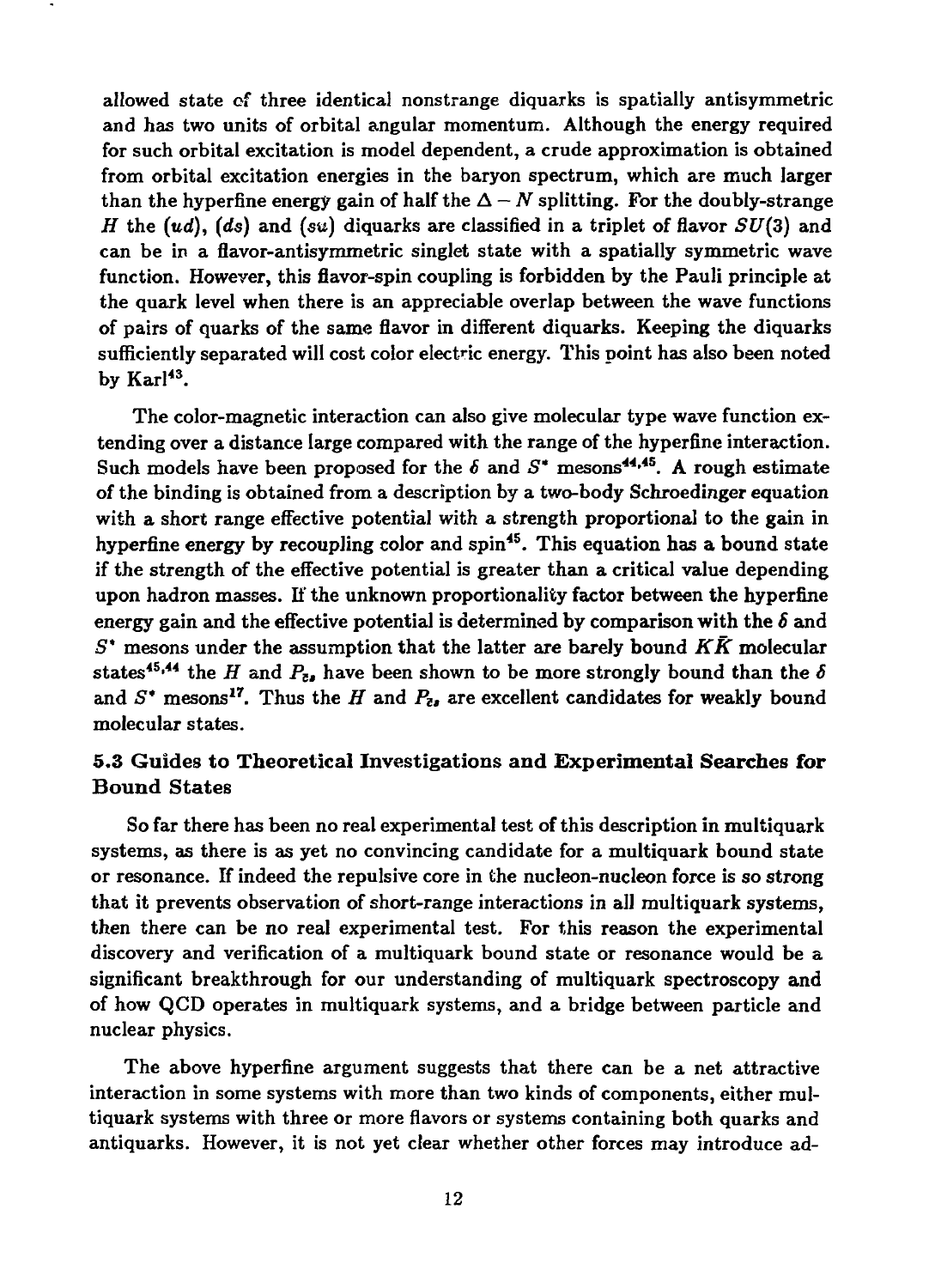ditional repulsions and prevent binding. Although Jaffe's original calculation for the *H* dibaryon<sup>2</sup> and subsequent work<sup>46</sup> indicate a gain in hyperfine interaction energy by recoupling color and spins in the six quark system over the two- $\Lambda$  system, a lattice gauge calculation<sup>3</sup> indicates that the  $H$  is unbound and well above the  $\Lambda\Lambda$  threshold. Furthermore, although hyperfine binding calculations<sup>46</sup> indicate sensitivity of the hyperfine energy to flavor- $SU(3)$  symmetry breaking, the lattice results are insensitive to the strange quark mass and *SU(S)* breaking<sup>3</sup> .

This difference in the effects of *SU(3)* breaking suggests that different physics dominates lattice gauge and bag or potential model calculations. Which calculations include the important physics is not obvious. However, the lattice calculation shows a repulsive  $\Lambda$ - $\Lambda$  interaction generated by quark exchange<sup>5</sup> which is not included in bag model calculations and could well prevent the six quarks from coming close enough together to feel the additional binding of the short range hyperfine interaction.

It is therefore of interest to look for other cases of hyperfine binding where such a repulsive exchange force may not be present; e.g. the anticharmed strange baryon  $P_{z}$ , which is shown by eqs. (16) to have a hyperfine binding roughly equal to that of the *H,* but which has no possibility of a quark exchange force in the lowest decay channel *FN,* now called *D,N<sup>17</sup> .* If this five quark system breaks up into an  $F$  (or  $D_{\ell}$ ) and a nucleon, there is no possible quark exchange between the two hadrons without flavor exchange, and therefore no diagonal matrix element of the one-gluon-exchange interaction that could give rise to a short range repulsion.

There is therefore interest both in experimental searches for the  $P_{\bar{e}}$ , and in lattice gauge calculations. The simplest lattice calculation with an infinitely heavy charmed antiquark and four light quarks *uuds,* can easily be done in parallel with the more complicated H calculation both in the symmetry limit where all light quarks have the same mass and with *SU(3)* symmetry breaking. Comparing the results for these cases may provide considerable insight into our understanding of the physics of QCD in multiquark systems even if the  $P_{\bar{\epsilon}\epsilon}$  is not found as a physical bound state in experiment. There is however a difficulty in treating loosely bound molecular states on the lattice, since these are sensitive both to the details of the short range hyperfine interaction and the long range part of the wave function. A proper treatment of both these effects may require a rather large lattice.

#### 6. PAULI REPULSION VS. OMEGA EXCHANGE

The question of the relation between the conventional nuclear physics description of nucleon-nucleon interactions with meson exchange and a more fundamental description in terms of quark variables remains open. It is clear that a long range interaction due to pion exchange exists and is not easily described in terms of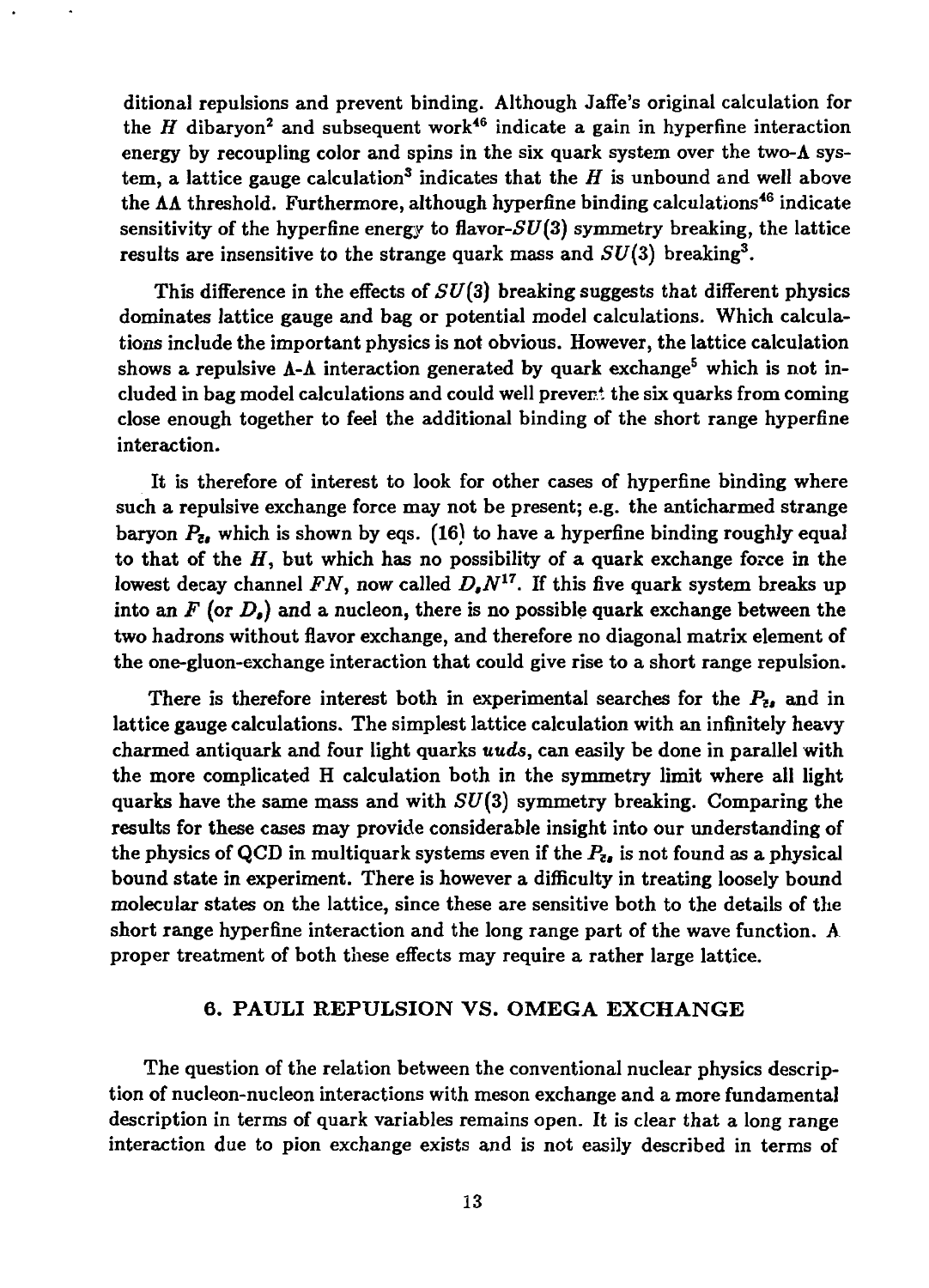quark variables as long as there is no satisfactory description of the pion wave function in terms of quarks. However, the situation with regard to heavier mesons is unclear. One can worry about whether short range effects described by quark exchange and meson exchange effects with a similar range are describing the same physics, and whether it is justified to consider heavy meson exchange at all with an arbitrary truncation of the meson spectrum.

There have been suggestions that meson exchange and quark exchange have the same topology when described by quark diagrams and therefore describe the same physics. This however does not seem to be valid. In the analogous case of the force between hydrogen atoms, the analog of quark exchange is the electron exchange which produces molecular binding, while the analog of meson exchange is positronium exchange. The two appear to be very different, and illustrate the dangers of considering only topology without examining the kinematic variables.

The same questions arise in discussing the repulsive core in the nucleon-nucleon interaction. The conventional nuclear physics description is in terms of  $\omega$  exchange. The question then arises of the relation between this  $\omega$ -exchange picture and the Pauli-Fermi-Heisenberg description at the quark level, where the Pauli blocking between identical quarks plays a crucial role. Are these different ways of seeing the same physics at different levels or are they different, with one right and the other wrong? One can look for experimental tests to distinguish between the two cases by examining interactions in channels where there is no Pauli blocking, but the  $\omega$  is coupled and should give repulsion.

It has been pointed out that there is no Pauli blocking<sup>35</sup> in the interaction of a  $\Delta^{++}$  and a  $\Delta^{-}$ , since one consists entirely of  $\pmb{u}$  quarks and the other of  $\pmb{d}$  quarks, and similarly between two  $\Delta$ 's with completely antiparallel spins. This has led to the suggestion that there may be weakly bound  $\Delta^{++}\Delta^-$  bound states with quantum numbers  $T=3$ ,  $J=0$  or  $T=0$ ,  $J=3$ . However, the isoscalar  $\omega$  couples to the  $\Delta$  equally in all charge states and its dominant coupling is spin independent. Thus w exchange is expected to give an equal  $\Delta^{++}\Delta^-$  repulsion in all charge and spin states. This suggests that the existence of  $\Delta^{++}\Delta^-$  bound states with quantum numbers  $T=3, J=0$  or  $T=0, J=3$  might support the quark Pauli model and rule out *a>* exchange.

There are also the isospin-exchange scattering reactions  $NN \rightarrow \Delta\Delta$  and  $NN \rightarrow N\Delta$  which can proceed via Pauli blocking at short distances, where the  $\Delta$  is mixed into the nucleon by the same effect that produces the repulsion. Such reactions cannot proceed via *w* exchange.

One must, however, be careful before jumping to such conclusions. In any model with  $\omega$  exchange there is also  $\rho$  exchange which couples to nonstrange quarks with the same strength as the  $\omega$ . The contribution of  $\rho$  exchange to the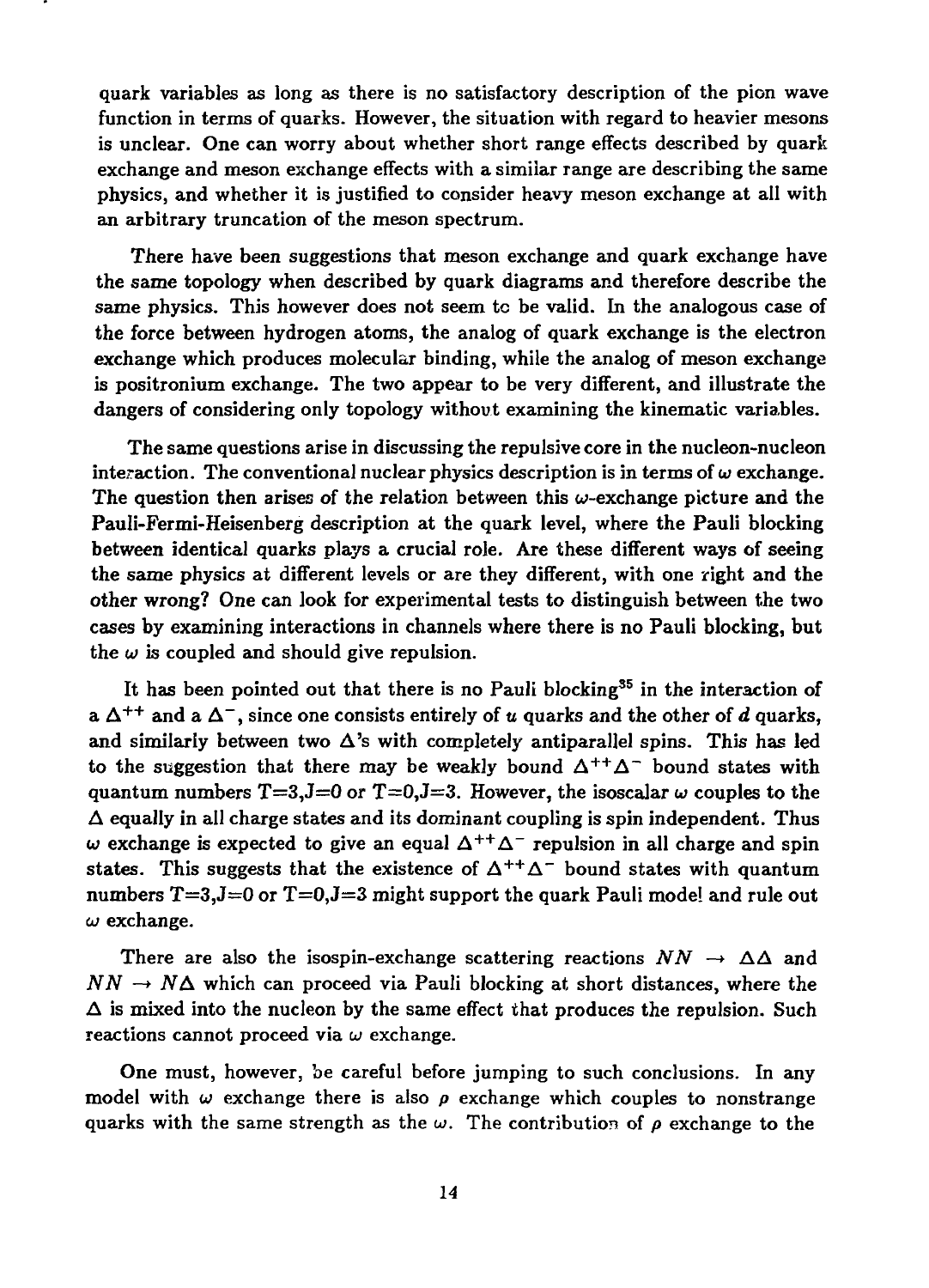nucleon-nucleon interaction is smaller than that of the  $\omega$  by a factor of nine because the  $\omega$  couples additively to all quarks while the  $\rho$  couples to isospin and the isospin of one quark in the nucleon is antiparallel to the other two. This gives a factor of three favoring the  $\omega$  at each vertex and a factor of nine in the interaction.

In the  $\Delta$ , however the isospins of the three quarks are parallel and the  $\rho\Delta\Delta$ and  $\omega\Delta\Delta$  couplings are equal. They exactly cancel for the  $\Delta^{++}\Delta^-$  interaction and give the same result as the quark-Pauli model. However, this cancellation does not occur for the  $\omega\Delta\Delta$  and  $\rho\Delta\Delta$  couplings for the same charge and opposite spin. This can be seen by choosing as basic vector meson states the linear combinations of the  $\omega$  and  $\rho$  which are pure  $x\bar{u}$  and dd in the quark model. These then couple only to *u* quarks and *d* quarks respectively, just as the  $\phi$  couples only to strange quarks. The exchanges of vector mesons are thus seen to give nonvanishing contributions only to interactions between quark pairs of the same flavor, but the dominance of a spin-independent interaction remains.

Thus the  $\omega$  exchange model predicts qualitatively different behavior for the  $T=3$ , J=0 and  $T=0$ , J=3 channels, giving the same absence of repulsion as the quark-Pauli model for  $T=0, J=3$  and normal repulsion for  $T=3, J=0$ .

One might also worry about the  $\rho$  exchange contribution to the isospin exchange reactions  $NN \rightarrow \Delta\Delta$  and  $NN \rightarrow N\Delta$ . Here a detailed calculation is needed to see if this exchange can give a contribution similar to that of Pauli blocking. One would guess that this is not the case, because there is no obvious symmetry principle present to make them equal.

### REFERENCES

- 1. Harry J. Lipkin, Nucl. Phys. **A478,** 307c (1988).
- 2. R. L. Jaffe, Phys. Rev. Lett. 38, 195 (1977).
- 3. P. MacKenzie and H. Thacker, Phys. Rev. Letters 55, 2539 (1985).
- 4. Y. Iwasaki et al, Phys. Rev. Letters 60, 1371 (1988).
- 5. H. Thacker, private communication.
- 6. N. Samios, private communication.
- 7. M. Bourquin et al., Phys. Lett. **B172,** 1133 (1986).
- 8. S. I. Bityukov et al, Phys. Lett. **B188,** 383 (1987).
- 9. D. Aide *et al.,* Phys. Lett. B205, 397 (1988).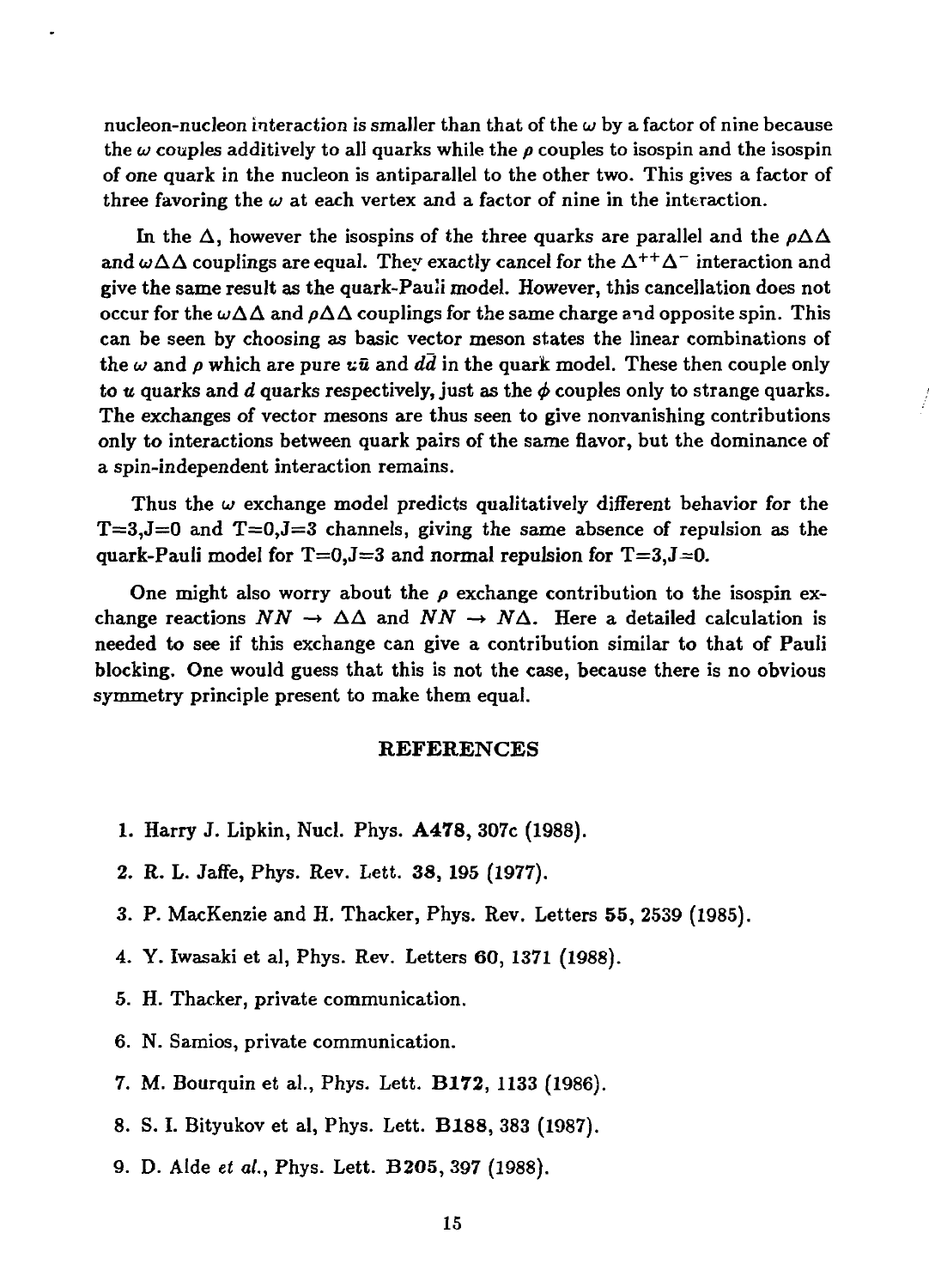- 10. C. Gignoux, B. Silvestre-Brac. and J. M. Richard, in The Elementary Structure of Matter, Proceedings of the Workshop, Les Houches, France, Edited by J. M. Richard, E. Aslanides and N. Boccara, Springer Proceedings in Physics 26, Springer Verlag (1987) p. 42
- 11. Harry J. Lipkin, in The Elementary Structure of Matter, Proceedings of the Workshop, Les Houches, France, Edited by J. M. Richard, E. Aslanides and N. Boccara, Springer Proceedings in Physics 26, Springer Verlag (1987) p. 24
- 12. C. Gignoux, B. Silvestre-Brac and J. M. Richard, Phys. Lett. **B193,** 323 (1987).
- 13. Harry J. Lipkin, Phys. Lett. **195B,** 484 (1987).
- 14. Igal Talmi, Phys. Lett. **205,** 140 (1987).
- 15. A. Arima, K. Yazaki and H. Bohr, Phys. Lett. **183,** 131 (1987).
- 16. H.J. Lipkin, Phys. Lett. 45B, 267 (1973).
- 17. Harry J. Lipkin, Argonne preprint, ANL-HEP-CP-87-51, to be published in Hadrons, Quarks and Gluons Proceedings of the XXIInd Rencontre de Moriond.
- 18. A. De Rujula, H. Georgi and S. L. Glashow, Phys. Rev. **D12,** 147 (1975).
- 19. Harry. J. Lipkin, Weizmann Preprint WIS-88/13/Mar-PH to be published in the Proceedings of the VIII International Workshop on Photon-Photon Collisions, Jerusalem (1988).
- 20. F. Close, An Introduction to Quarks and Partons (Academic Press, New York, (1978), Chapter 16.
- 21. Stephen Godfrey and Nathan Isgur, Phys. Rev. **D32,** 189 (1985).
- 22. L. Bergstrom et al, Phys. Lett. 82B, 419 (1979).
- 23. D. Silverman and H Yao, Phys. Rev. **D36,** 3392 (1987).
- 24. L.J. Reinders, H. Rubinstein and S. Yazaki, Physics Reports **127,** 1 (1985).
- 25. Isaac Cohen, Nathan Isgur and Harry J. Lipkin Phys. Rev. Lett. 48, 1074 (1982).
- 26. Ya. B. Zeldovich and A.D. Sakharov, Yad. Fiz 4, 395 (1966); Sov. J. Nucl. Phys. 4, 283 (1967).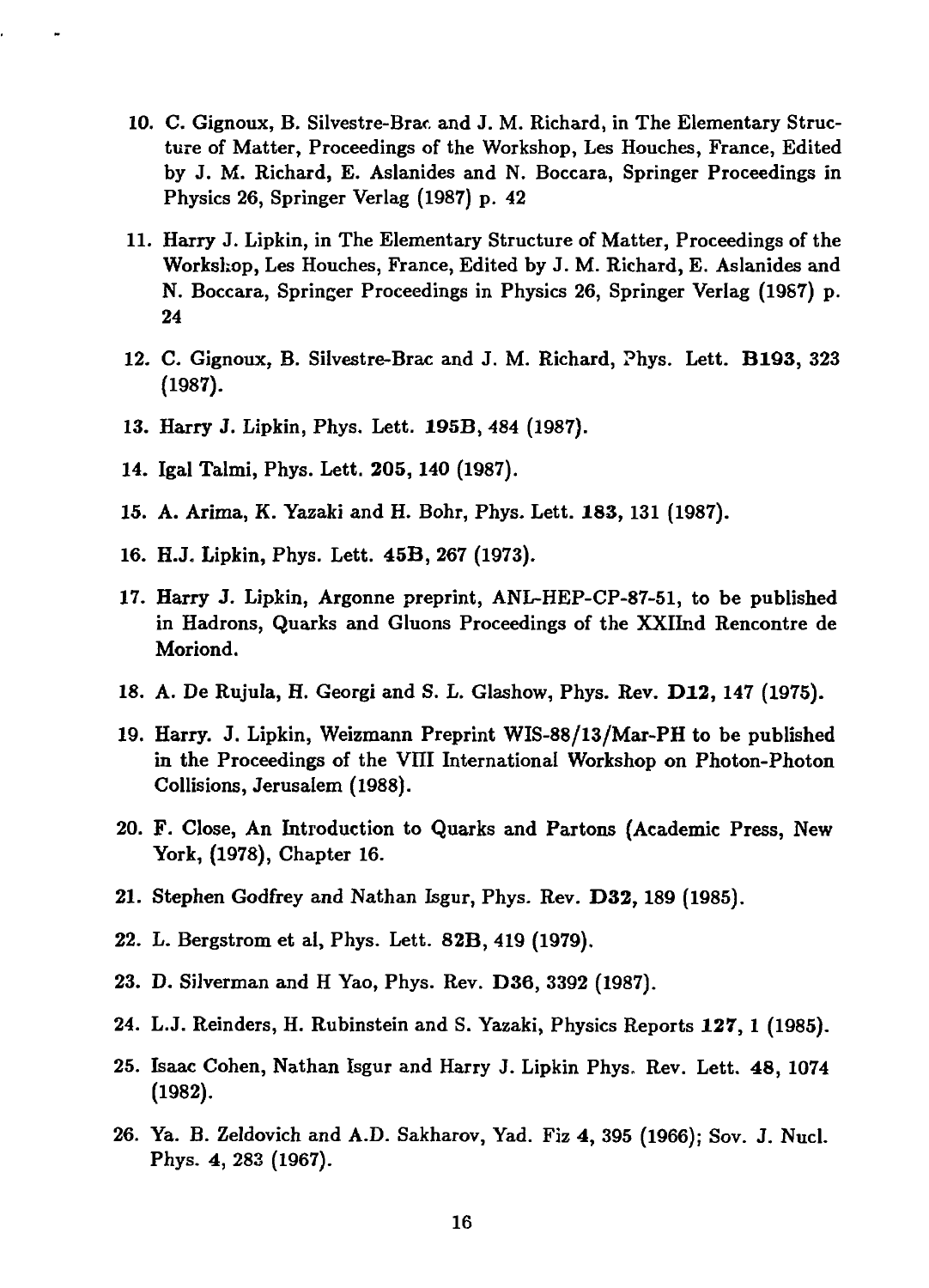- 27. P. Federman, H.R. Rubinstein and I. Talmi, Phys. Lett. **22,** 203 (1966); H.R. Rubinstein, Phys. Lett. 22, 210 (1966).
- 28. Harry J. Lipkin, in Gauge Theories, Massive Neutrinos and Proton Decay (Proceedings of Orbis Scientiae 18th Annual Meeting, Coral Gables, Florida, 1981) edited by Behram Kursonoglu and Arnold Perlmutter (Plenum, N.Y., 1981), p. 359.
- 29. A. D. Sakharov, private communication; Harry J. Lipkin, Annals of the New York Academy of Sciences **452,** 79 (1985), and London Times Higher Education Supplement, January 20 (1984), p.17
- 30. I. Cohen and H. J. Lipkin, Phys. Lett. 93B, 56 (1980).
- 31. H.J. Lipkin, Phys. Rev. Lett. **41,** 1629 (1978).
- 32. H. J. Lipkin, Phys. Lett. **171B,** 293 (1986).
- 33. K. Johnson, in Fundamentals of Quark Models, Proc. Seventeenth Scottish University Summer School in Physics, 1976, Edited by I. M. Barbour and A. T. Davies, Scottish University Summer School in Physics (1977) p. 245
- 34. Harry J. Lipkin, Phys. Lett. **70B,** 113 (1977).
- 35. Harry J. Lipkin, In Intersections Between Particle and Nuclear Physics, Proc. Conf. on The Intersections Between Particle and Nuclear Physics, Lake Louise, Canada, 1986 Edited by Donald F. Geesaman AIP Conference Proceedings No. 150, p. 657.
- 36. H. J. Lipkin, Proceedings of the Workshop on Nuclear Chromodynamics, Santa Barbara, August 12-23, 1985, ed. by S. Brodsky and E. Moniz, p. 328.
- 37. N. Isgur and H. J. Lipkin, Phys. Lett. 99B, 151 (1981).
- 38. H. Hogaasen and P. Sorba, Nucl. Phys. **B145,** 119 (1978).
- 39. Humberto Garcilazo, Phys. Rev. C26, 2685 (1982).
- 40. D. Ashery et al, Los Alamos preprint, to be published in Physics Letters.
- 41. Harry J. Lipkin, Phys. Lett. 198B, 131 (1987).
- 42. Harry J. Lipkin, Phys. Lett. 117b, **117B,** 457 (1982).
- 43. G. Karl, private communication.